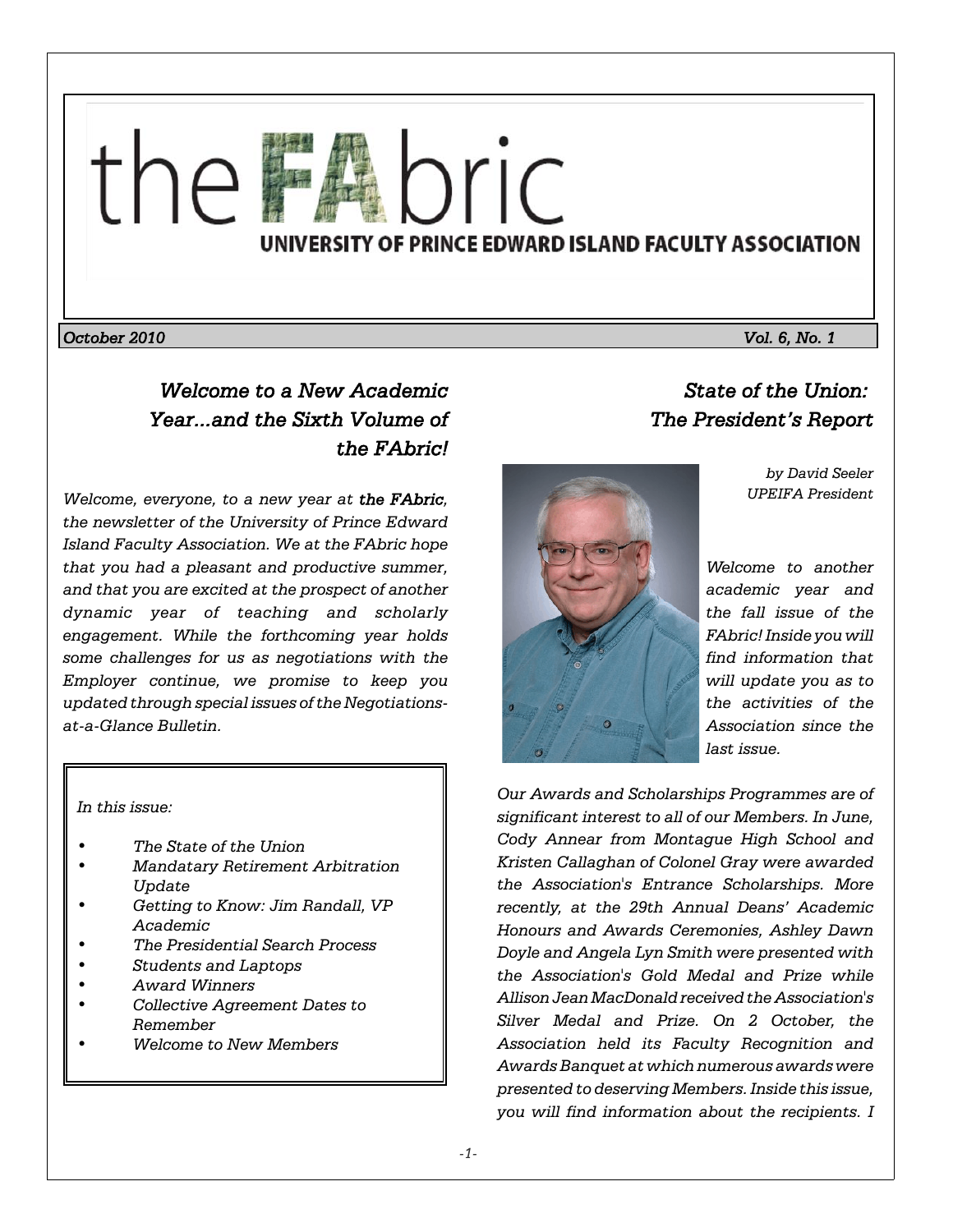*wish to extend my congratulations to each of these individuals for their accomplishments.*

*This has, and will continue to be an active year for the Association. Negotiations, together with a sudden and significant increase in violations of the Certification Order or Collective Agreement requiring that grievances be filed, and preparation for at least two Supreme Court Hearings in the not too distant future, have occupied our time over the last few months. Regrettably, the Association has found it necessary to file an unfair labour practice complaint with the Labour Board. An informational bulletin about this issue will be distributed to Members very shortly. Please take the time to read this report, for the actions of the Employer affect every Member of the Academic Community. A grievance bulletin updating Members will be distributed later this semester.*

*With respect to negotiations, the Association will be updating the membership as appropriate through negotiation bulletins and membership meetings. Stay tuned for more information as the fall semester unfolds.*

*The Fall General Meeting will be held on Monday, October 18 at 2:30 pm. Please plan to attend. And do check the UPEIFA website regularly at www.upeifa.org for information about Association events and issues that affect you.* 

*Again, welcome to a new academic year. I wish each of you all the best for the upcoming season.*



# *NOTICE TO ALL MEMBERS OF THE UPEI FACULTY ASSOCIATION*

### *General Membership Meeting*

*Monday, October 18 2.30 pm-4.00 pm Lecture Theatre "A", AVC*

*All Members Welcome!*

*It is the Membership who make the UPEIFA what it is: your participation and commitment make us visible and effective.*

# *UPEIFA*

*A GREAT Small Faculty*

# *Commission Orders End to Mandatory Retirement at UPEI*

### *(Then, why am I spending so much time working on this file?)*

*By: Wayne Peters Past-President, UPEIFA*

*In the wake of its February 18, 2010 decision that the University's mandatory retirement policy was discriminatory, the PEI Human Rights Commission ordered the halt of the practice at UPEI as of June 4, 2010. In doing so, the Commission was responding to complaints of age discrimination filed by Thomy Nilsson, Richard Wills and Yogi Fell after their forced retirements in 2005 and2006.*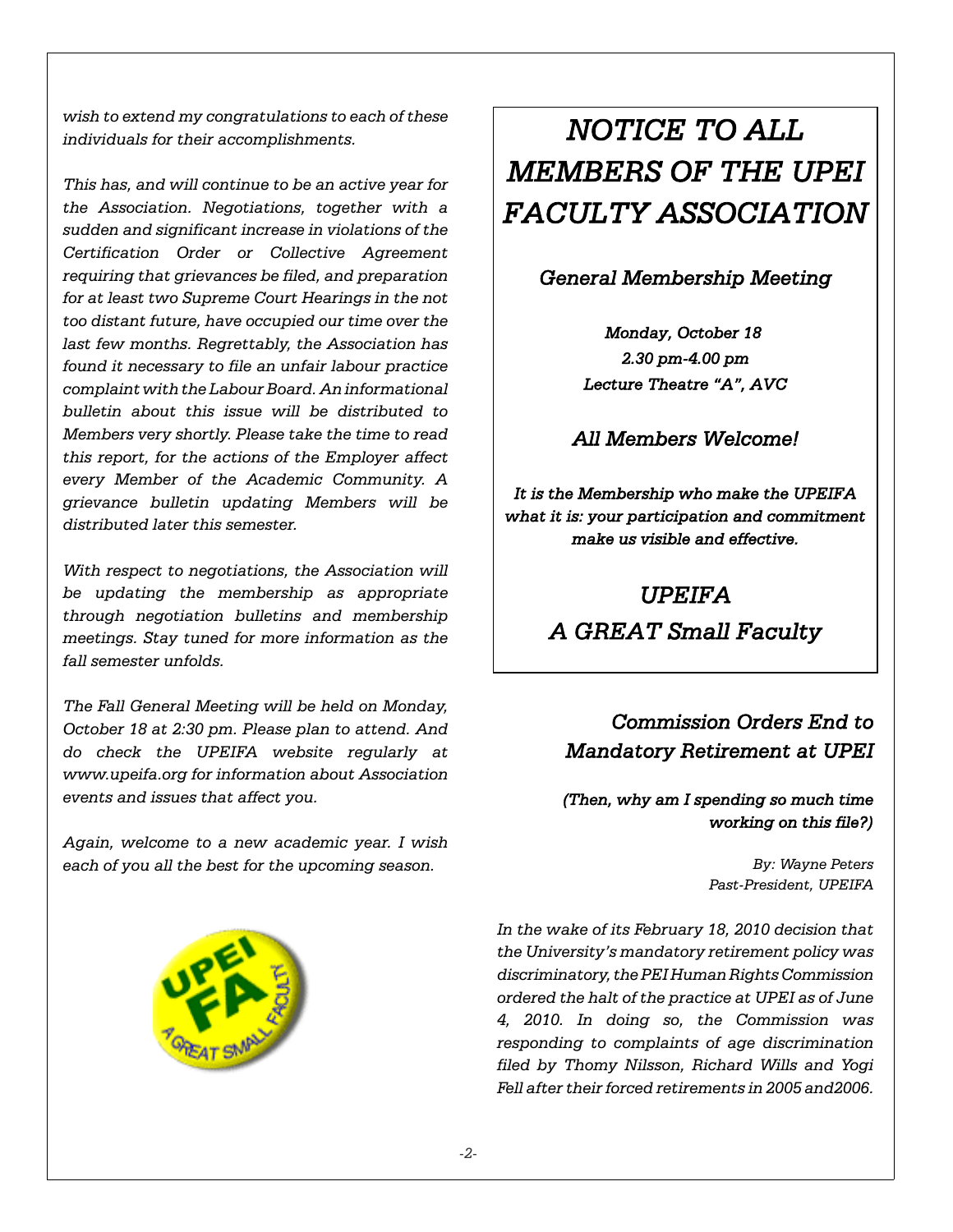*In its decision, the Commission ordered the Employer to "cease the contravention complained of, namely, mandatory retirement" and to "refrain in the future from committing the same or similar contravention". It also ordered the University to reinstate the individuals involved and to pay them and the unions involved a series of monetary awards.*

*The University has since reinstated Nilsson, Wills and Fell. It has also reinstated three other individuals, Barry Bartmann, Ron Collins and Robert O'Rourke, who also complained to the Commission after being forced to retire in 2007 and 2008.*

*So, that's the good news—but this is also where the good news ends. Four months later, the University has still not complied with the Commission's Order regarding any of the monetary awards it was directed to pay despite the fact that the Commission has filed its Order with the Supreme Court of PEI. Further, the University's Administration, under Wade MacLauchlan's leadership, has taken several steps, it seems, to avoid having to comply with this human rights ruling at all.*

*The University has filed an application with the PEI Supreme Court for a judicial review of the Human Rights Commission's decision. As yet, a date for this hearing has not been set but it is expected to be sometime in 2011. While the University certainly has a right to seek an appeal, it is disappointing that it would choose to divert further University money and resources from core budget items to mount a legal challenge of a basic human right—a legal challenge which many would see as futile, wasteful and inappropriate coming from an institution of higher learning, especially since the right it is endeavouring to curtail is one which almost every other Canadian university has managed to respect.*

*In the meantime, though, the University has also*

*filed a motion with the PEI Supreme Court for a stay of the monetary portions of the Commission's Order. It argues that it will suffer irreparable harm should it have to pay out now on the awards because there is a real risk, if it is successful on judicial appeal, that the receiving parties will not be able to repay the monies to the University. If granted, the University would set aside the equivalent amount now anyway in trust pending final determination of the issue. The University's motion on this point, however, refers to all avenues of appeal being exhausted suggesting that the University would appeal this case to an even higher jurisdiction should the PEI Supreme Court uphold the Commission's decision. The Association will oppose this motion for a stay. The motion is scheduled to be heard on October 13.*

*In another interesting aspect, the discrimination complaints of Professors Bartmann, Collins and O'Rourke remain unresolved and are still before the Human Rights Commission. When they were filed, the Commission was already proceeding to a hearing on the earlier complaints. Rather than combining all six complaints to be heard at once, the Commission held these later ones in abeyance pending the outcome of the hearing on the original three.*

*Notwithstanding the fact that Bartmann, Collins and O'Rourke have been reinstated, the University has since insisted that the facts of their cases are different enough from the original ones that another Human Rights Commission hearing would be necessary to deal with them. The Commission has scheduled a preliminary hearing on this matter for November 8, 2010. As well, the University has once again sought to have the Faculty Association added as a full party respondent to the matter. So, it appears that the parties involved will once again have to argue the facts of the matter before the Commission. So, just one word comes to mind: unbelievable! Is it just me or does it seem that none of this further time and money really needs to be spent.*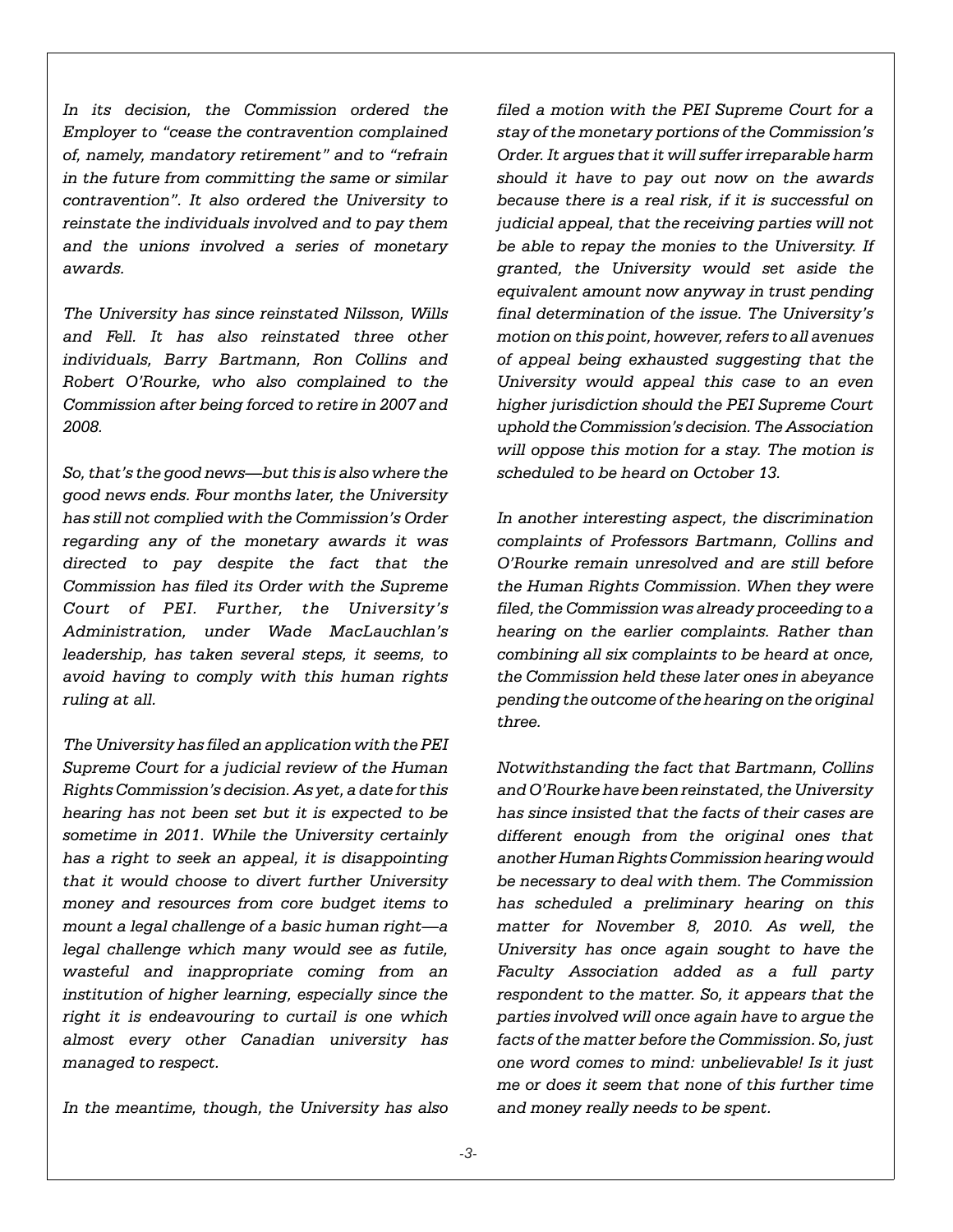# *In Camera and Top Secret! A Commentary on the Presidential Search Process*

*by Ann Braithwaite*

*Like many of us here at UPEI, I am increasingly worried about the process that has been established for the Presidential search committee, namely, the shift to a "closed process." Exactly what this means remains unclear: will the campus community ever meet the short-listed candidates, or will someone just show up on July 1, 2011 and start her or his new job as the President of UPEI? What is clear, however, is that this change marks a radical shift in the Presidential search process at UPEI, and in how we had all understood that search process as unfolding (including members of the search committee, and members of Senate who elected representatives to the committee last year). The move to this closed process was first announced late last May, after open consultations across the campus community with the consultants hired to facilitate the search process, and—significantly—after the semester was over and most people's attentions had turned toward their summer scholarly pursuits and away from what was happening on campus. As we enter what must be the period of short-listing and interviewing, though, perhaps it is time for the campus community to take another look at this decision—and to demand that the search committee rethink and re-open this process.*

*Let me be clear. I trust my faculty colleagues on the search committee. I think they have a difficult job, and one that brings with it an enormous amount of responsibility; after all, the effects of their deliberations will be with us all for many years to come. I believe that they have both the best interests of the University and the best interests of the faculty at heart. But closing the process of one of the most important decisions a university community can make seems wrong-headed at best,* *and potentially disastrous. And here's why.* 

*1. Transparency: A closed-search process compromises community (faculty and otherwise) trust in the process itself, in addition to rendering suspect the results of that trust. No matter how good the selection ultimately is, closing the process raises the suspicion that there are covert agendas at work from any number of parties—and indeed, as the growing rumours since the semester started suggest, this is indeed already what is happening. And any candidate selected through a closed process would then have to start her or his new job under an aura of doubt and even resentment, not of their making, but very much part of their working conditions: not a very promising beginning for any of the parties involved to be sure!* 

*Like many of you, I attended the meetings with the consultants back in the spring and was excited and heartened to see colleagues from across campus there, to hear the many and great assessments from this broad spectrum of people about the University's strengths and challenges, and to hear also the hope for how we could change in ways that both build on faculty strengths and build faculty morale. I cannot think that this secret process will do either!* 

*For many of us, transparency about decisionmaking for and about the University has been lacking for many years; not only does the secrecy of the search committee process simply perpetuate this worrying trend, it does nothing to change perceptions on campus or to build what is clearly sagging morale among faculty. The best and clearest sign that the committee could send to the campus community would be an open and transparent process, one where decision-making is visible and accountable. Faculty—and the campus community in general—deserve the right to see, know, and assess the short list of those who wish to be the leader of this University. This is not about a lack of trust in the search committee; it is*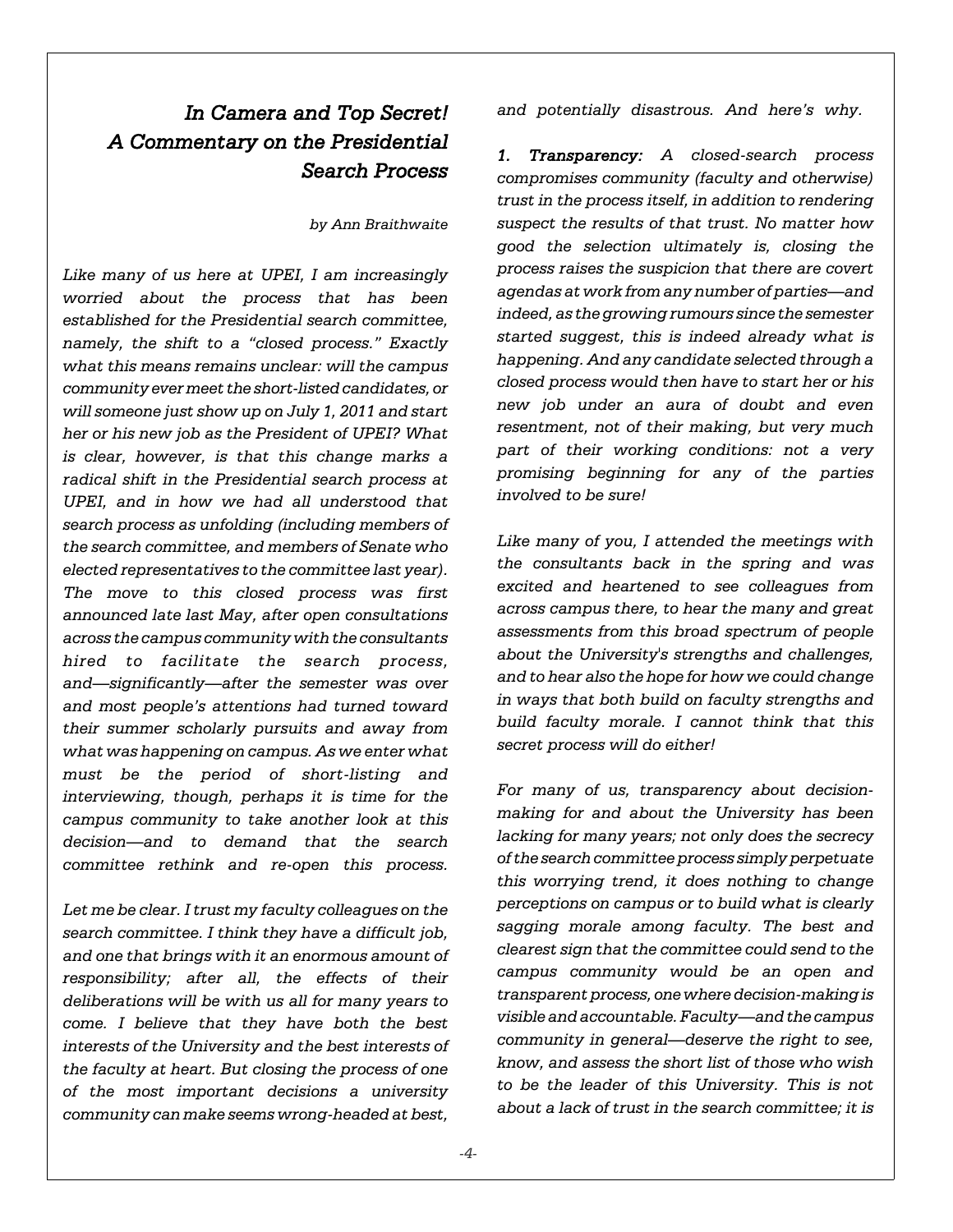*about the optics of the process from the faculty point of view, and the reality that its result will have long term effects on all of us here.*

*2. Vision: As important as the transparency issue, though, is that this closed search process will mean that the new person will be completely unknown to the campus community. We will have zero idea of what this person stands for, of what her or his vision for the University—academic or otherwise—is, or even of what we can expect or hold her/him accountable for. Does this person want us to grow as a university—and if so, in what ways? Does this person think that "small is good"—and if so, how does he or she think we can maintain that focus in the face of external pressures? What does this person see as the purpose of a university education broadly—and how do the many and varied programs at UPEI contribute to that? Are there some new endeavours and projects that this person wants to implement? What kinds of processes for consultation with the campus community does this person envision, or even think important? This is the person who will represent us publicly—to government, to other university administrations, to the wider national and international academic community, and to the broader PEI populace. Surely we want to—we need to—have some sense of what this person's view of us is before she or he assumes the Presidency. And surely also, any new President would want the opportunity to know who and what she/he would be representing, as well as want the wider campus community to have a substantial idea of who their next leader was—before accepting the job? Without that level of mutual knowledge, I worry about why anyone would want this job…?* 

*3. The "Best Candidate" argument: Finally, we have all heard and read the rationale that some of the best candidates to be University President may be unwilling to forward their names for the position because they may be reluctant to make their candidature public—and thus, a closed-search process is the only way to ensure the best pool of*

*applicants. I would suggest, though, that the last thing we need at UPEI is a President who cannot accept an open-selection process, or one who does not trust and respect our community's ability to participate in the process in good faith, with respect, intelligence, and fairness. A candidate who objects to an open process is, to put it bluntly, a bad omen for the kind of President that person will be. We have had successful open searches for every other senior administrative position on campus—including for the recently hired VP Academic. Why should the President's position be any different?*

*All of us at UPEI should have the right to know who the short-listed candidates are, to have access to their applications and files, to be able to see their public presentations, and to be able to meet, interact with, and ask questions of them. We should have the opportunity—indeed, the right—to deliver our views of candidates to the search committee, which, in turn, should consider those views. Denying us the right to be participants in the selection process for our new President sends all the wrong messages about our roles in this campus community—especially since the decision of the search committee is one that will affect how we all think about and work in this place in the future.* 

*And so, I think that it is time for all of us in the UPEI community to suggest strongly—and even to demand—that the committee reconsider its process as it moves to the latter stages of its search for a new University President. There is much to value in the campus community here—much expertise, many talents, and a clear thoughtfulness about and dedication to the University as a whole; surely the committee would benefit in their deliberations from invaluable input from that community. And surely the best sign of respect for our community that the search process could send would be to open that process to us all—and to trust that this most important decision is one that we should and can make together!*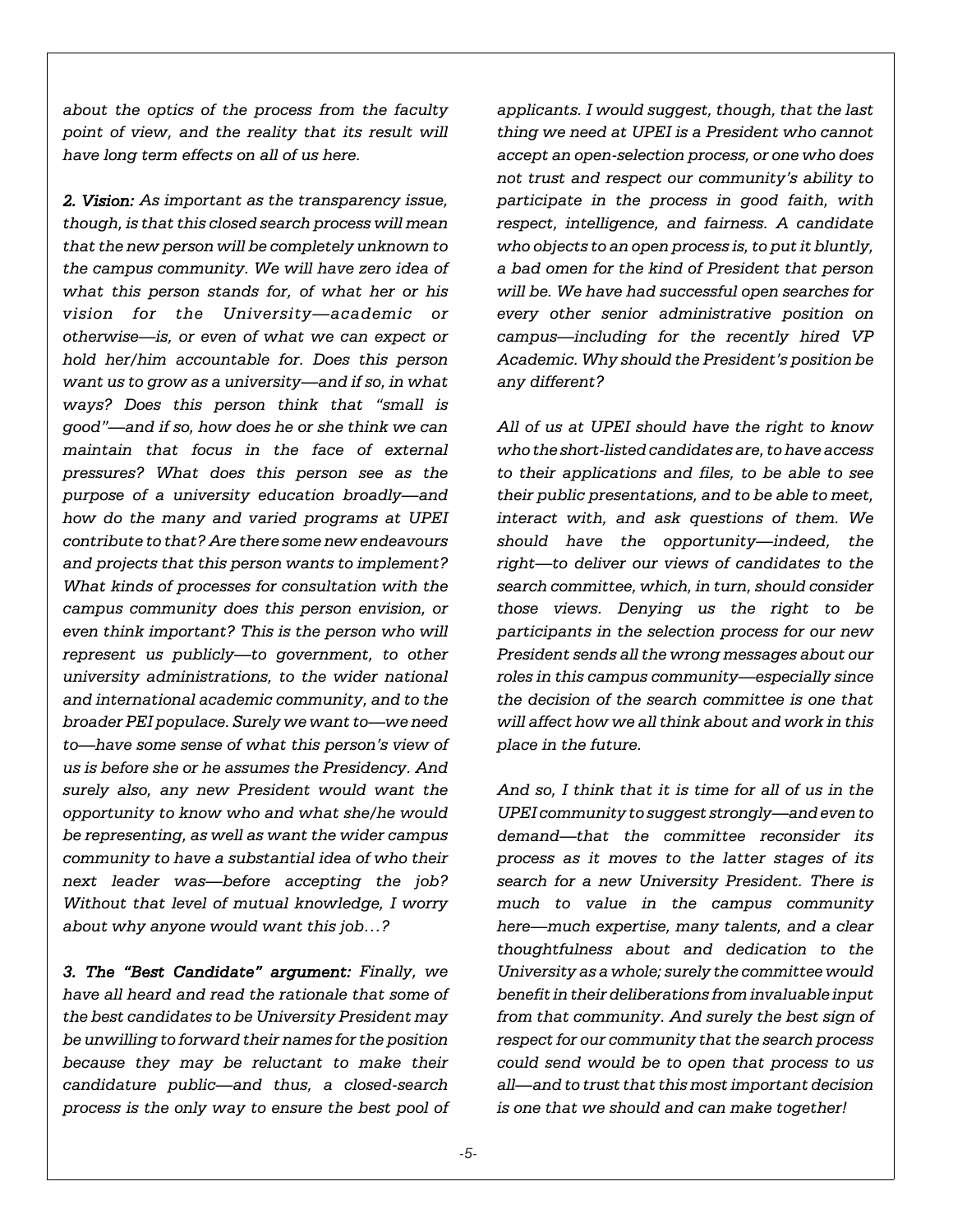## *Great Moments in University History...*

*Professors In Charge*

*From the Regulations for the University of Paris, 1231*

*"We [Pope Gregory IX] have conceded to you [the university professors] the function of making due constitutions or ordinances as to the method and hours of lectures and debates …who should lecture and at what hour and on what subject … and of duly punishing rebels against those constitutions or ordinances by expulsion from your society."*

### *The Big Question*

*With the search for a new President well underway—or so we assume—the FAbric asked "What qualities/qualifications are you looking for in the new University President?" The responses we received can be grouped into three categories:*

*Academic Leadership: Almost everyone who responded noted that the new President should be a scholar—ideally with a Ph.D.—but certainly a person "with a deep understanding of the scholarly and teaching process in all disciplines" so that s/he has a clear "understanding of [and] sensitivity for what we do in universities." The President should be actively invested in raising the academic spirit of the University, someone who has a "high regard for the core function of our University teaching," "a person who loves education (and can speak meaningfully about what it is and should be)." Several respondents stressed that the new President should appreciate in particular the place of the Faculty of Arts—and the humanities in particular—in this age of dollar-chasing, and understand that it is the faculty as a whole who "are the ones who make the University function," who are the ones who do the "teaching, research, and service and make [UPEI] "A Great Small*

*University'" In sum, the new President should understand that for the University to advance, s/he needs to work with the faculty to find ways "to allow us to do our jobs more effectively."*

*Community: Once again, most respondents stressed the need for the new President to build bridges between faculty and administration, and to foster a climate of mutual respect and trust. A good step in this direction, one respondent stressed, would be a President who insists "on going through an interview process that includes open-forum interaction with the University Community." Beyond this, the new President should be "someone who is willing to spend some time with faculty as a colleague," to consult with them in a sincere, candid and meaningful way, and who is keen "to include the campus community in decision-making processes"; s/he should be a person who understands and appreciates the benefits of adopting a collaborative rather than a top-down approach to university governance, and who does not view the faculty simply as employees. To maintain the continuing dialogue between faculty and administration, the President should make a point of being "present around campus, visiting with various people (informally and formally)"; this, it was felt "enhances morale and our willingness to collaborate," and would help"motivate us all to teach, research and serve at the highest of levels."*

*Direction: Undoubtedly, most respondents asserted, the new President should be a dynamic leader, but also a person with a clear—and clearly articulated—vision for UPEI, who has an understanding of the historical and ongoing debate about what a modern university is" and "how UPEI fits into that picture." Certainly, the President must have the "administrative skills to handle the budgets and operations of UPEI" but s/he must also be politically savvy, able to negotiate effectively through the twisting corridors of provincial and national politics,*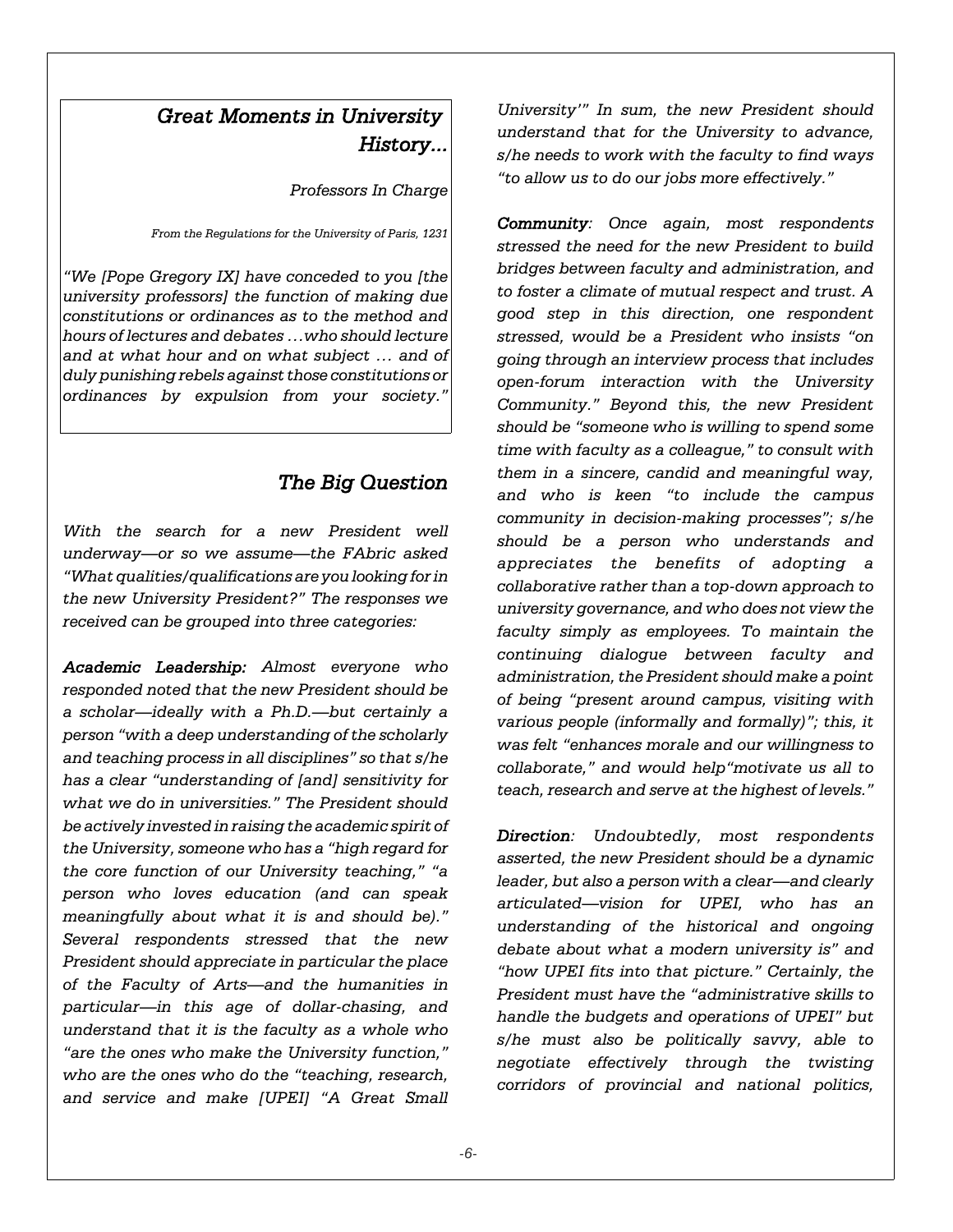*championing the University in all of its many and diverse achievements.* 

*With the search for the new President secret, its deliberations strictly in camera, we'll have to wait until July to find out to what extent the successful candidate embodies these qualities. But perhaps we can all agree that whatever else, the new President should be, as one respondent phrased it, the "gender-inclusive equivalent of 'a gentleman and a scholar'."*

### *Getting to Know ... Dr. Jim Randall, VP Academic*

*by Gerry Mahar, UPEIFA Executive Committee* 



*Transcription of an interview from September 16, 2010*

*Gerry Mahar: Hello Jim, it has only been several weeks since we met in this same room during your interview sessions for the VP Academic position. Congratulations on your appointment. It's a pleasure once again to interview you—this time, of course, for our readers of the UPEIFA FAbric newsletter.*

*Let me begin with a question about your academic*

*priorities. [What are your priorities] both longterm and short-term?*

*V.P. Jim Randall: In the short-term, I wish to develop a better base of information. In other words, do we have the right kind of information to*



*example [what are] the number of students by Department—a headcount. If you look at student numbers, between 50% and 70% [are] "undeclared" in some Faculties. How are we supposed to*

*do our jobs? For*

*better understand the roles Departments are playing without this information? The same could be said about the service roles of Departments. I would also like to find a better way to manage the information I've seen so far. For example, [we could] analyze course enrolment data from academic service Departments—for instance, Math, English, etc.—and [determine] how to better interpret the information [we have] for planning purposes.*

*I am also interested in engaging students within the University. A speakers' series on student engagement would be a forum to kick start that initiative.*

*In the long-term, I will be doing things in stages. [I'll be] meeting with Faculty in Schools and Departments and doing a lot of listening to begin with. As you may know, the current academic plan is five years old, [and] so, over the long-term, working on the academic plan will be a priority. [I'll be asking questions such as] where do we see ourselves going in the next ten to fifteen years?*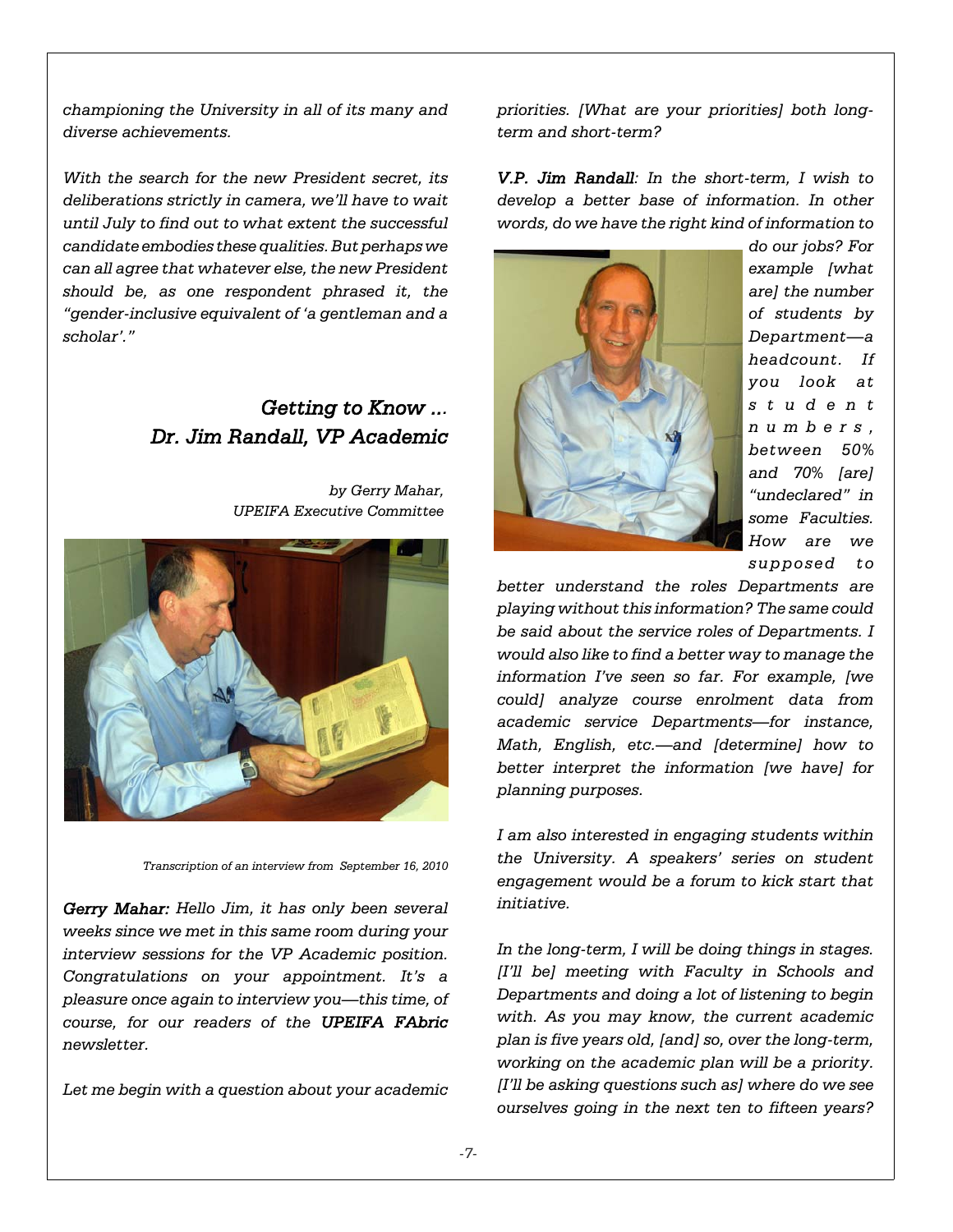*How do we make decisions about what we want to do next and what we cannot do? In other words: how do we define our priorities as a university community?*

*Would you care to share ideas you have about involving Faculty and staff in the consultative process of academic planning and interpretation?*

*V.P. Randall: The Senate is, of course, the main body for academic planning. It's where Faculty and students bring their ideas and plans to be discussed and approved. It is a collegial environment in Senate and [is] ultimately focused on the academic goals of the University. There are a set of Senate committees, and Faculty, in particular, are represented through membership on these committees. We also will look at our existing plan. We don't have to start from scratch. I would like to hold discussions with Faculties and Schools and ask a series of questions: i) what do we see as UPEI's greatest accomplishments? ii) what can we be proud of? iii) what do people see as the greatest challenges as we look out [over the next] ten years? iv) what changes have to be made to meet these challenges? Do we hold town hall meetings? Make submissions on the web? Hold focus groups? v) finally, are these the right questions we should be asking ourselves?*

*Concerning the Academic Planning Review Committee. There are presently no Faculty on the Committee—only students and administrators. Do you see a time when Faculty will be included on the Academic Planning Review Committee?*

*V.P. Randall: As you know, Faculty are represented on the Senate committees and have a voice through Senate. I've worked with other arrangements and I am open to [other] models of participation as well.*

*Are you in a position yet to share your ideas to enhance labour relations on campus so issues get resolved without resorting to the formal grievance process?*

*V.P. Randall: As I see it, in most cases there exists a high degree of consistency in our goals—high quality teaching, best and most well-prepared Faculty, contributions to our society and to our profession that are internationally recognized. We likely have different paths and methods to get there—in other words, a different strategy. The Collective Agreement calls on parties to try and resolve things informally prior to a grievance. So I ask: are we using the informal discussion route to the fullest? Also, we can surely have discussion and joint meetings. My preference is to have meetings on a regular basis and to keep minutes of these meetings. Another mechanism would be through letters of understanding to resolve interpretations of the Collective Agreement.*

*You've been on the Island since July. Would you give our readers some impressions of your fellow Canadians living on Prince Edward Island?*

*V.P. Randall: My first impression has been the welcoming nature of Islanders. We live in Brighton and have experienced the life in downtown Charlottetown, interacting with artists and enjoying fine restaurants. My overall impression of the people and the Island is very positive. With my wife, Brenda, and son, Christopher, we've been traveling from "tip to tip" and loving the scenery. We've been to Anne of Green Gables and to lobster dinners. We've also been investing in the local economy through furniture purchases. We've even made it to the Brackley Beach Drive In! We're also are looking forward to attending a PEI ceilidh in the near future.*

*Jim, what have you been doing for recreation?*

*V.P. Randall: On Saturdays, I go to the fitness club and to the weight room to keep my weight down. Members can find me there on Saturday mornings if they prefer a meeting while we both exercise. I enjoy family life with a 10 year-old and plan to hike the railway path next summer. We're getting to know the Island and anybody [who can] teach*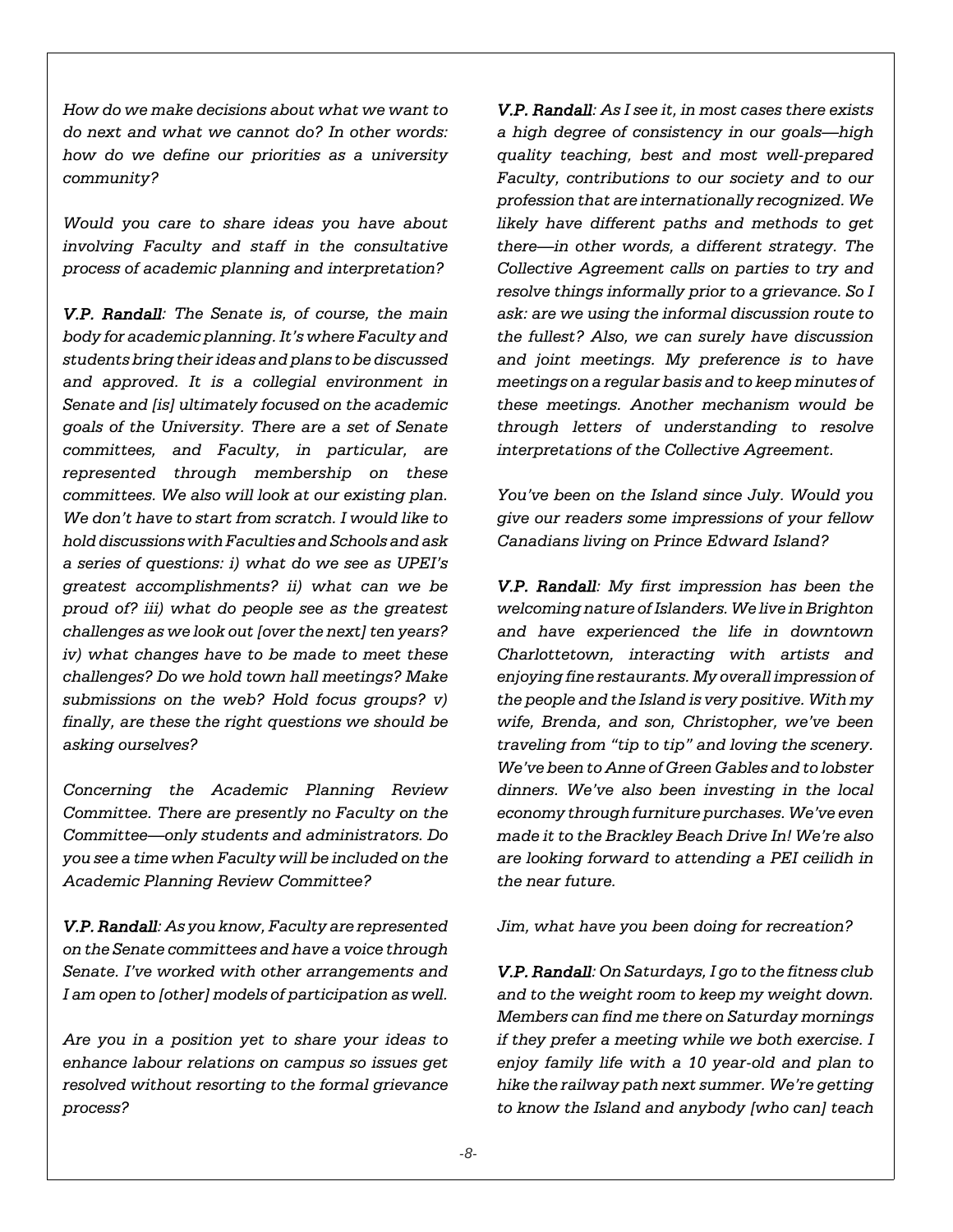*us how to dig for clams and how to pull lobster traps.*

*Jim, thank you kindly for the interview and once again, welcome to the University of Prince Edward Island, and best wishes to you and family on the Island.*

### *Great Moments in University History...*

*The Librarians Flex their Muscles*

*Regulations for Heidelberg University library, 1454*

*"If any book … exists in duplicate, it may be loaned to a professor …[who] shall deposit with the librarian a sufficient security and a book of the same value as the book borrowed, with a receipt in their own handwriting."*

# *Dialogue: Faculty on Ice: Students on Laptops*

*by Pamela Courtenay-Hall*

*The FA sponsored a free skate back in February that led to some interesting reflections about the unique teaching challenges that laptops in the classroom can pose. What is the connection between a faculty skating event and laptops in the classroom? Just the vibrant, unfreezable interest in teaching that characterizes the faculty at this great small university, even on ice!*

*The free skate was small in attendance, which gave us the incredible delight of open ice and the chance to skate and talk without dodging people. The dominant topic in many on-ice conversations was our challenges in teaching, and how best to meet them. At the food and refreshment get-together afterwards, the conversation returned to that topic. I have never before worked at a university where*

*teaching is such a steady focus of faculty conversation. I noticed this my first week here at UPEI in 2002, after teaching in the Faculty of Education at UBC for 11 years(!), and it has remained this way ever since.* 

*One of the challenges we discussed over pizza and chilli was how to deal with cell phone use in the classroom. Colleen MacQuarrie (Psychology) noted that many universities have "no-cell-phone" policies—if you use a cell phone in class, you lose it. (The cell phone isn't confiscated—just no longer allowed in class.)*

*I noted that similar problems of student distraction arose with laptop use, and it seemed to me to be a problem we were stuck with—because laptops are so useful for student note-taking. I first noticed the problem in an environmental philosophy class, where a very intelligent student was always at her laptop. I realized that she was attentive and obviously taking notes whenever my lectures were dealing with especially engaging issues, but visibly absorbed in whatever was on her screen whenever my lectures turned to more mundane or methodological topics.* 

*At first I thought I should use such responses as an index of the quality of my lecturing. Whenever I saw students' heads downturned and more likely engaged in instant messaging than note-taking, I should take it as an indication of where I need to make my lectures more interesting. But alas, all professors don't have boundless resources to enliven their lectures, and all topics are not created equal. Exposing the limitations of green consumerism or explaining the problem of externalized costs are inherently more interesting than going through careful details of argument analysis or explaining the fundamental concepts of value theory. The students who take notes at the more lively parts of class and message their friends on the drier parts of class are going to be missing out on some foundational learning.*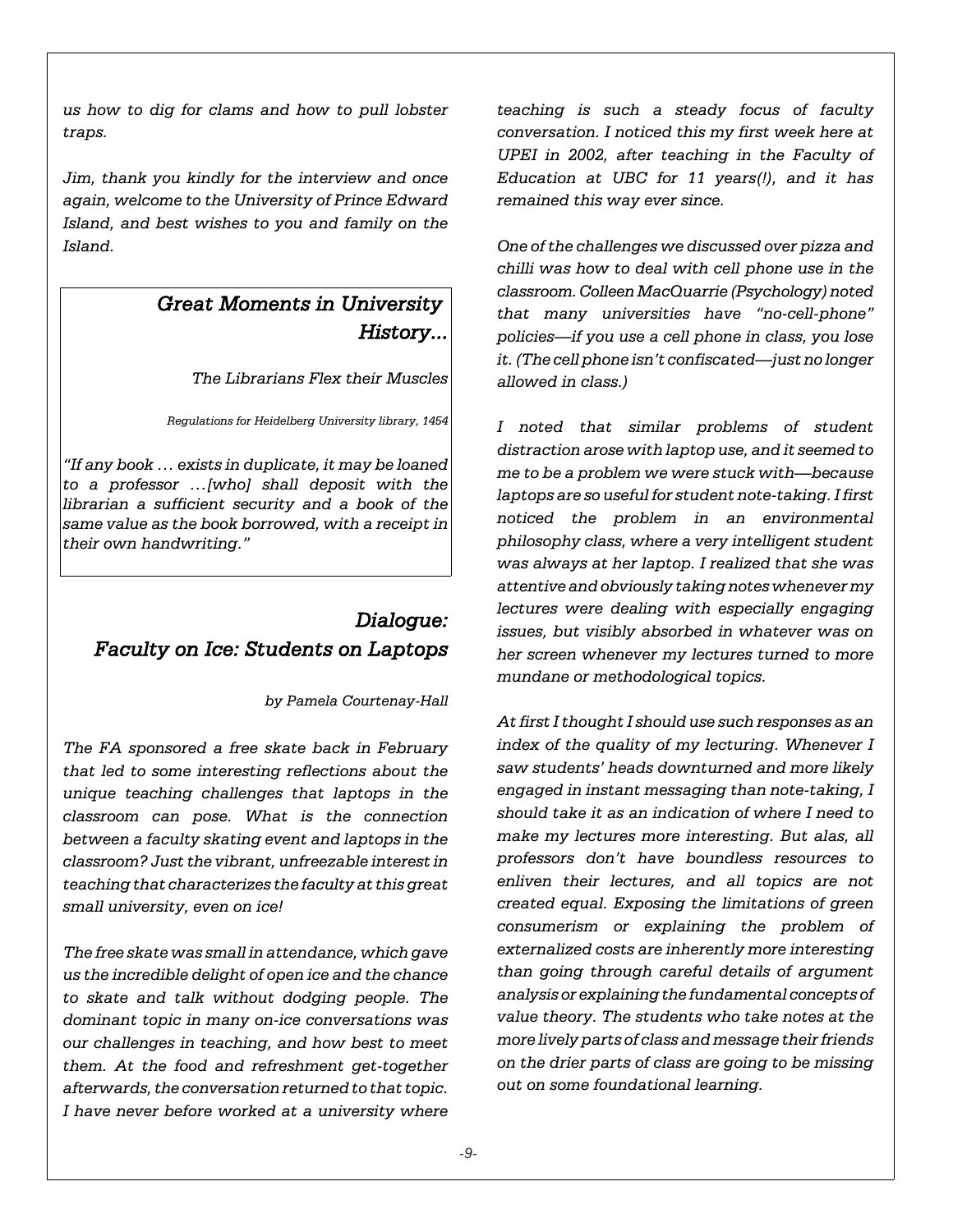*Richard Lemm and Shannon Murray (English) pointed out yet another problem: other students often feel distracted or irritated when their peers are visibly engaged in laptop diversions in the classroom. When instructors do nothing to deal with the diversions, class morale and energy can decline, and resentment can build up—sometimes, resentment at the students involved, sometimes resentment at the instructor for not doing anything about it.*

*I recognized this risk as soon as Richard and Shannon described it, but part of me felt that the problem might have to remain in the category of "let it be". My thinking was: people bothered by the quiet activities of others need to get beyond their concern with the affairs of other people, and develop the independent learning dispositions that make one able to learn productively no matter what one's neighbours are doing. But as our conversation continued, I realized that my colleagues were right. Being part of a productive community of inquiry is an important feature of a good university education, and this possibility can be diminished when several students are busy with instant messaging (or a Hollywood movie) right in the middle of class, and their classmates see this taking place.* 

*Here's what's at stake: as course instructors, we are charged with the responsibility of facilitating the class in such a way that productive learning occurs and a productive community of inquiry develops. But we can't police and handicap our students to the point of refusing to let them take notes on their laptops—not least, because laptops make possible such wonderful efficiency for students lucky enough to have access to one. It's an issue of individual right to make use of technological support vs. individual responsibility to respect the class, respect other students, and respect the instructor. So what to do?* 

*Shannon explained the possibility of having students sign agreements to use laptops* *responsibly in the classroom. The agreement would stipulate that laptops are to be used only for course-related inquiry, and the cost of doing otherwise would be to lose the privilege of operating a laptop in class. This sounded like a reasonable approach, but still, I balked at the prospect of intervening so unilaterally in our students' lives. Sure, agreements aren't unilateral—by formal definition—but a professor's role as grade-giver means that we are not on a level exchange field with our students. So making a student sign a contract for a privilege s/he may feel is a right, is certainly something that can engender some resentments of its own.* 

*But Shannon had a solution for this as well. We can do course evaluations in the middle of the semester that ask students what we can do to help improve their learning in our class, what they can do, and what their classmates can do. It is this third question that usually brings out complaints about distracting laptop use. If such complaints from the students do emerge, then we can implement laptop use agreements explicitly in response to these complaints. The decision to restrict laptop use could then be collective, rather than a unilateral imposition by the professor.*

*This sounded like a great solution, even if it might be hard to resist giving those mid-course evaluations a bit early in the semester—for example, the second week of classes!*

*Yet still I hesitated. One of the things that is clear to me from the research I have been doing on video game use is that digital technology has caused many young people to have a very different task orientation and style of focus than people in my and previous generations. They seem used to multi-tasking (Christine Rosen calls it "multimedia multitasking"). They are even uncomfortable or restless if not engaged in at least two pursuits at a time, and their ability to focus on one thing for a sustained period of time is markedly less than in previous generations. They have been*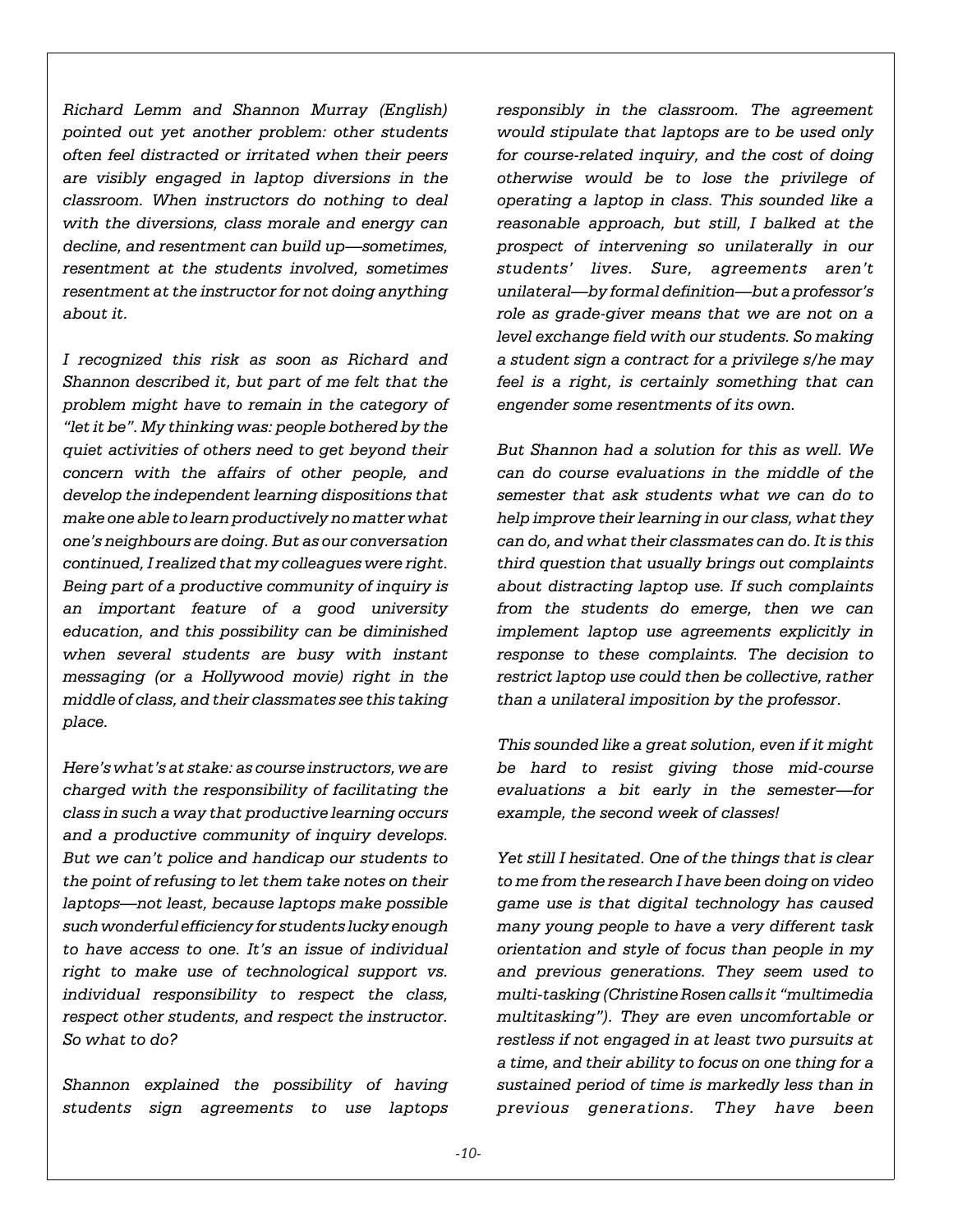*enculturated into "continuous partial attention"—an orientation which UNB Instructional Design Professor Ellen Rose distinguishes from multi-tasking, insofar as its motivating desire is not to increase productivity (indeed!), but rather, something else—a desire to be and to feel "connected" to the larger world. Rose calls it "an insatiable desire for connectedness".<sup>1</sup> Drawing on the work of Linda Stone, she explains that* 

> *… to pay continuous partial attention is to pay partial attention—continuously. It is motivated by a desire to be a LIVE node on the network. … [W]e want to connect and be connected. We want to effectively scan for opportunity and optimize for the best opportunities, activities, and contacts, in any given moment. To be busy, to be connected, is to be alive, to be recognized, and to matter. [Stone, as quoted by Rose, p.3]*

*Rose wisely notes that students are not the only ones driven by this yearning for digital connection.2 But there is another and related factor that makes*

*constraining students' internet habits in the classroom likely more of an invasion for them than it would be for professors of older generations (including me) were we the students having our access restricted. It is this. In addition to being accustomed to digital pseudo-multi-tasking, and in addition to wanting to be in continuous connection to the world on the internet, many young people today are also accustomed—aye, dependent—on having constant technologically mediated access to their support networks—their circle of friends, family, and so on. The habit of engaging in e-mail and Facebook while doing assignments may thus also involve the fear/determination: "I cannot be alone. I cannot cope with this task unless I feel constantly connected to others who are 'there for me' or who are 'where it's at'."* 

*Of course, it may also simply involve boredom with the task at hand plus the desire not to miss out on news of where the gang is meeting tonight. But to whatever extent young people are more deeply dependent upon a constantly running connection to their support networks, this dependence would seem to be as socially unhealthy as it is technologically understandable. If a young person's eyes and ears are constantly focused on a cell phone and laptop rather than on the living, breathing human beings, non-human beings, and shared environments right around him ... right around her ... this would seem likely to impede openness to the world, hence likely to impede individual growth as an embodied being in it. It seems equally likely to impede the growth of community spirit. When you are constantly plugged in to your friends and family, it can be hard to perceive the presence of any larger really human public that deserves your consideration. In other words, there is a very real risk that the everadvancing IT revolution will only increase our culturally induced tendency for self-absorption in the presence of others, detachment from the natural world, and ethnocentrism in the midst of diversity. This digital connection dependence is*

<sup>1</sup>  *Rose points out that " whereas both or all of the tasks have equal importance for the multitasker, continuous partial attention entails the diffusion of attention from a central task to diversionary information gathering or communications activities that would never be found on a "To Do" list" (Rose, p.3).*

<sup>2</sup>  *Addressing a faculty audience, Rose caught many smiles when she said, "Those of you who, at this moment, are surreptitiously using your Blackberries to browse the Web for "continuous partial attention," or who are itching to check your cellphones for incoming messages, know what it is to live in this state of fragmented awareness. So do those of you who "tweet" on a regular basis—for if Blackberries and cellphones are the continuous partial attention gadgets par excellence, always on and always on you, and offering in one compact device a wealth of opportunities to send and receive information, from games and Internet access to email and texting, then Twitter and Facebook are their online counterparts, the means by which, through constant pings, users assert their relevance as nodes on the network" (Rose, pp.3-4, paper given at the HITS Conference, UPEI, June 2009.).*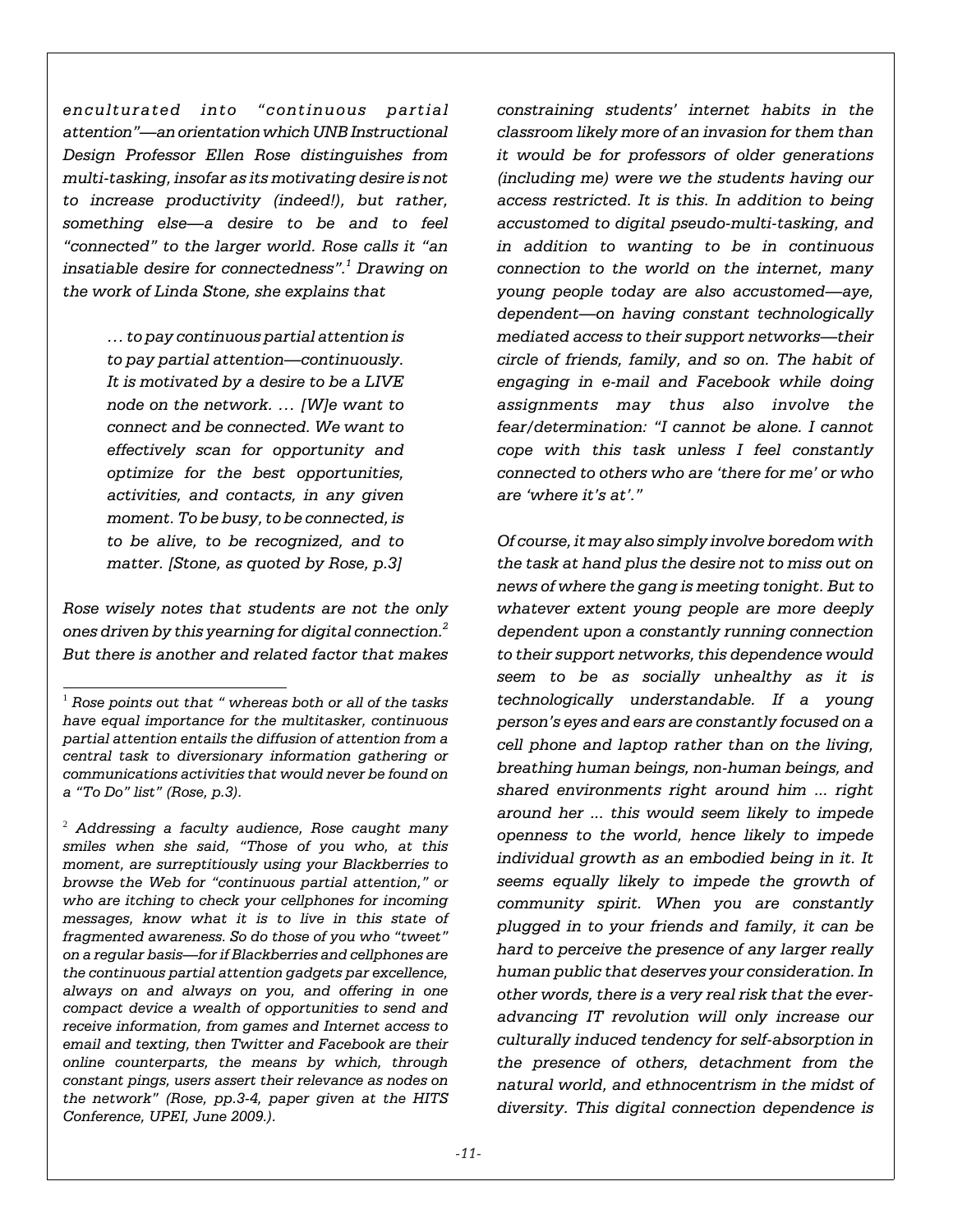*thus a dependence that we, as educators, would do well to help young people overcome. The question is, can we help to make this happen by demanding that young people leave their digitally induced habits behind and become, within the sphere of our classrooms, independent individuals fully open to the new social environment they find themselves in?* 

*My deepest inclination is to answer yes to this question. But yet, I am still a little sceptical, as I'm sure my tone reveals. At the same time that I want to see us cultivating independent-mindedness and the capacity for sustained focus in our students, I wonder if we risk futilely resisting an almost evolutionary change that may be happening to 21st-century human beings. I think the impact of digital technologies on young people's perception and cognition habits is profound. If we build strong restrictions into our courses, are we really respecting our students for the unique abilities and needs that they bring to our classrooms? Or are we expecting them to be the kinds of learners that we were (at our best) in "the good old days" ... ... before the turn of the millennium!* 

*My overriding concern is that the digital world has brought profound cultural changes to young people's ways of being in the world, and to work with these realities requires that we achieve our educational objectives by attraction rather than by restriction. Nevertheless, I share with my colleagues the conviction that the best thing we can do for our students, in addition to teaching them English and Philosophy and Psychology and Math and Science and all the rest, is proactively to help them develop the capacity for deep intellectual engagement that the digital deluge threatens to flood from their grasp.* 

*I don't know the best ways to do this, and I don't doubt that some modes of coercion are involved (e.g., no cell phones in class; no laptop if you watch The Simpsons in class). But I think that the best approach lies more in the area of helping students*

*to explore the problem meta-cognitively—to understand the frameworks and habits that they use as perceivers/knowers/writers—and to reflect on these frameworks and habits from a critical cultural and historical perspective.* 

*Ellen Rose asked her students at the University of New Brunswick to write an essay describing their assignment writing process, and to reflect on the results collectively. This kind of meta-cognitive reflection is a valuable first step. The results were fascinating (and often funny)—and from them, Rose characterized continuous partial attention as "a state of hyperawareness, motivated by the feeling that 'I don't want to miss anything,' and 'I am reluctant to stop and give my full attention to one thing.'" It has us "constantly surveying the infoscape —even, or perhaps especially, when we are supposed to be doing something else." We need instructional strategies that can help students recognize this orientation, and realize instead the rewards of continuous focused attention.* 

*Would love to hear your thoughts on this issue! Thanks to Jason Doiron and Jim Sentance for setting up the free skate. Let's do it again!*

#### *Paper cited:*

*Ellen Rose, "Continuous Partial Attention: Rethinking the Role of Multimedia Learning in the Age of Interruption," presented at the HITS Conference "Harnessing Images, Text and Sound for Education", organized by the Institute for Interdisciplinary Research in Culture, Multimedia, Technology and Cognition, UPEI, June 2009.*

### *Visit Online...*

*At www.upeifa.org for notices, announcements and updates.*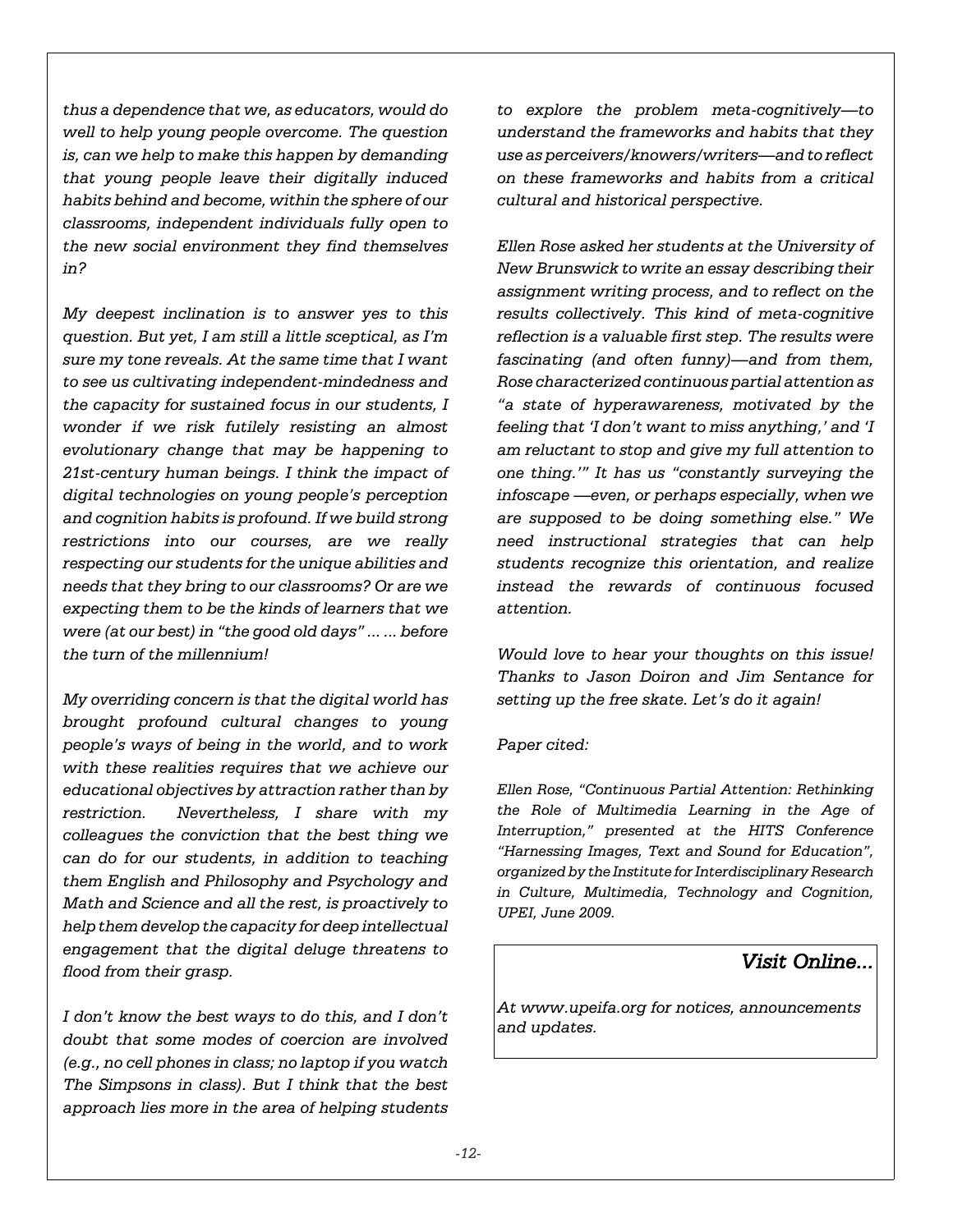# *UPEI Faculty Members Honoured for Achievements in Research and Teaching*

#### *Scholarly Achievement Merit Award Winners*

*The Merit Awards for Scholarly Achievement are given annually to recognize outstanding achievements by university researchers. These awards are intended to honour faculty members who have achieved significant and continuing productivity in scholarly research and/or artistic creation, and in so doing, inspire others to aspire to such achievement. One award is given to a researcher in the Faculty of Arts, Business or Education; one in the Faculty of Science; and one in the Atlantic Veterinary College (AVC) or Faculty of Nursing. This year's winners are: Dr. Benet Davetian (Faculty of Arts), Dr. Maxim Burke (Faculty of Science), and Dr. Collins Kamunde (AVC).* 

*Benet Davetian received his BA Honours in Sociology in 1996 and MA in Sociology in 1998 from Concordia University. In 2002, he received his PhD in Sociology from the University of Sussex in the UK where he held both a British Commonwealth Doctoral Scholarship and a Social Sciences and Humanities Research Council (SSHRC) Doctoral Fellowship. He then returned to Concordia for two years as a SSHRC Post-Doctoral Fellow. He joined UPEI in the Faculty of Arts in the Department of Sociology and Anthropology in 2004, and became Department Chair in 2007. Since then, Dr. Davetian has embarked upon an ambitious research agenda that has culminated in a series of ground-breaking articles, several chapters in a major sociological encyclopaedia, and an important and highly regarded book, Civility: A Cultural History (Toronto, 2009). Vast in its scope, Civility surveys the development of notions of civility in England and France from 1200, and then its subsequent manifestations in the New World up to the present*

*day. Beyond this, Dr. Davetian has been active in the public spot-light, producing a film entitled "Understanding Civility" for high school students, and making guest appearances on Rex Murphy's Cross-Canada Check-Up and in other major CBC and CTV documentaries. These have earned him national and international recognition as an expert on civility—indeed, a Google search of his name and scholarly endeavours yields upwards of 10,000 hits. His contributions to sociological theory have been equally profound, for he has developed a new theory of social interaction that views human emotion as an important explanatory variable. This work has recently been published in two chapters in the Encyclopedia of Case Study Research (Thousand Oaks, 2009). His scholarly work is supplemented through a number of learning resources that he provides to students through a variety of social media including YouTube. He is currently working on a new book entitled Self and Society: A Comprehensive Approach. Congratulations Dr. Davetian.*



*From left to right: UPEI President Wade MacLauchlan, Dr. Collins Kamunde, Dr. Maxim Burke, Dr. Benet Davetian and Chair, UPEIFA Merit Award for Scholarly Achievement Committee, Fred Kibenge.* 

*Maxim Burke received his BSc specializing in Physics from the University of Moncton in 1982, and an MSc and a PhD in Mathematics in 1983 and 1988, respectively, from the University of Toronto. During this time, he held several prestigious scholarships including a four-year Natural*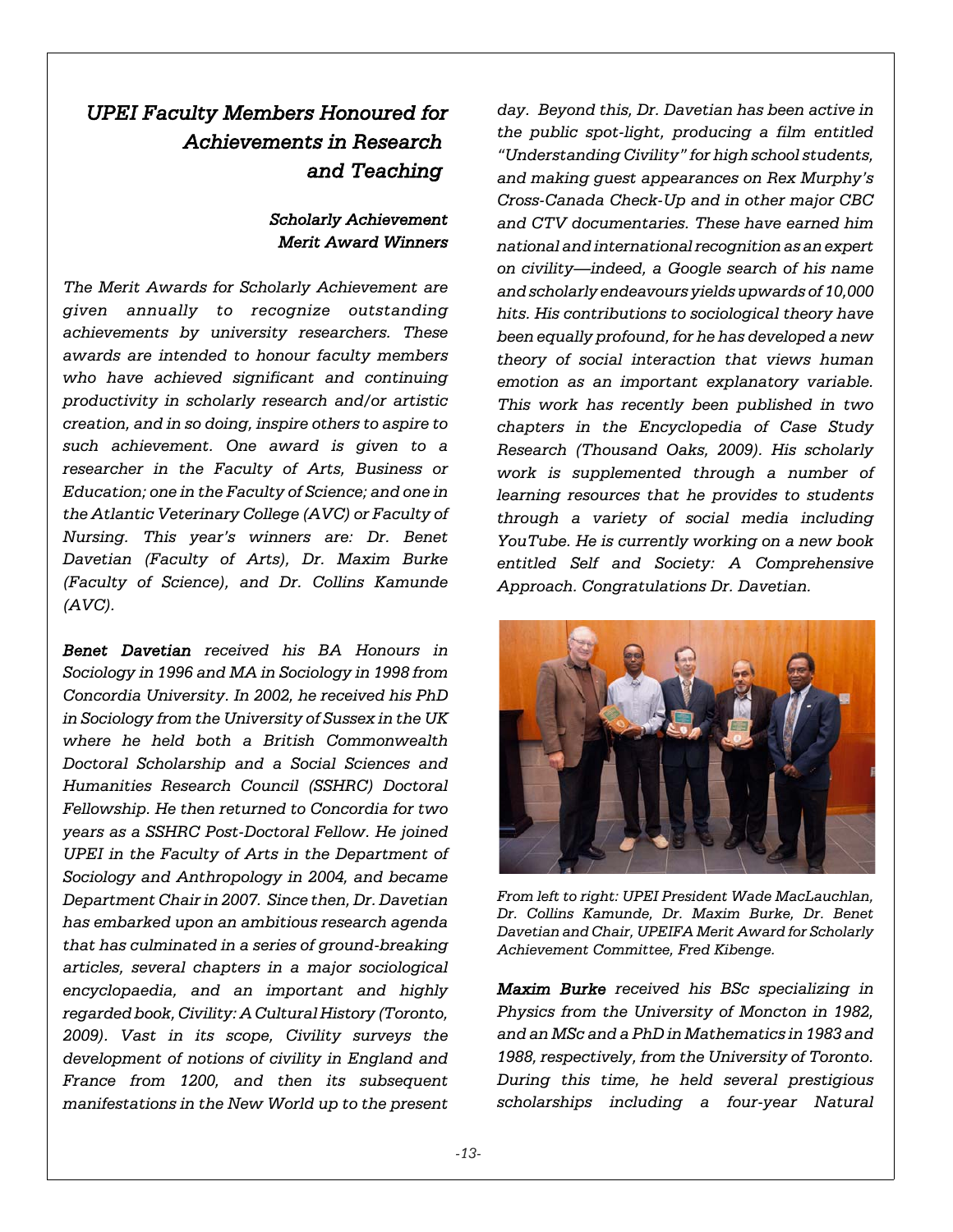*Sciences and Engineering Research Council (NSERC) Postgraduate Scholarship. He received two NATO Science Fellowships for post-doctoral work—one at the University of Essex, the other at the University of California at Berkeley—prior to joining the faculty at UPEI in the Department of Mathematics and Statistics in 1990. He rose through the ranks, becoming full professor in 1999, and served as department chair from 2002 to 2003, and again from 2008 to 2009. Dr. Burke has been an active researcher in his field for many years, and is internationally recognized by his peers for his work in the fields of Topology and Set Theory. He has received uninterrupted funding from the NSERC Operating/Discovery Grant program since 1991, and has served on two NSERC Grant Selection Committees. He has a laudable publication record in mathematics, having written a total of 32 refereed papers to date. He has also trained 20 undergraduate students as summer research assistants, supervised one honours student, and one Post-Doctoral Fellow. He has served as reviewer for Mathematical Reviews since 2004. He was one of the original Board of Director members of the Atlantic Association for Research in the Mathematical Sciences (AARMS), an organization which provides funding for conferences and Summer School for students, and matches funds for Post-Docs. Last year, Dr. Burke began a collaboration with Dr. Annabel Cohen's CMTC Research Group, allowing UPEI to be one of the host sites for the Coast-to-Coast Seminar Series in Mathematics and Computer Science. Congratulations Dr. Burke.* 

*Collins Kamunde received his Bachelor of Veterinary Medicine (BVM) in 1989 and his MSc in Anatomy and Physiology in 1994 from the University of Nairobi, Kenya. He received his PhD in Aquatic Toxicology and Physiology in 2002 from McMaster University where he was the recipient of two Ontario Graduate Scholarships. His work at that time also earned him the Governor General Academic Gold Medal (graduate level). He received a two-year Natural Sciences and Engineering*

*Research Council (NSERC) Industrial Post-Doctoral Fellowship at EVS Environment Consultants, North Vancouver, prior to joining the AVC faculty at UPEI in the Department of Biomedical Sciences in 2004. Since then, he has systematically developed a highly successful and productive research program which continues to grow. He has a significant record of funding, securing a total of \$2.8 million, a figure that includes a five-year NSERC Discovery grant, along with a major award from the Canadian Foundation for Innovation (CFI). Beyond this, he has an extensive record of dissemination, having produced 12 peer-reviewed publications since 2004 and delivering more than 50 conference presentations. He has also written a book chapter entitled "Heavy metal toxicosis" for The Five Minute Veterinary Consult, and serves on the Editorial Board of the Bulletin of Environmental Contamination and Toxicology. Based on his expertise in dietary metals toxicity and homeostasis, he was invited to serve as consultant for the International Lead Zinc Research Organization (ILZRO) to establish whether or not dietary lead is toxic to aquatic organisms. Dr. Kamunde's commitment to teaching is similarly impressive. Having successfully co-supervised one MSc student, he is now supervising one PhD student, and co-supervising another, along with three MSc students. Beyond this, he has been a supervisory committee member for nine graduate students, a thesis examination committee member for 15 MSc and PhD students, and PhD comprehensive examination committee member for another seven. He has also been a dedicated member of the AVC Graduate Studies and Research Committee since 2006. Most recently, Dr. Kamunde received the Pfizer Award for Research Excellence, AVC, and was promoted to Associate Professor. His nomination letter described him as "a wonderful example for both junior and senior faculty," a point decisively underscored by this record of scholarly achievement. Congratulations Dr. Kamunde.*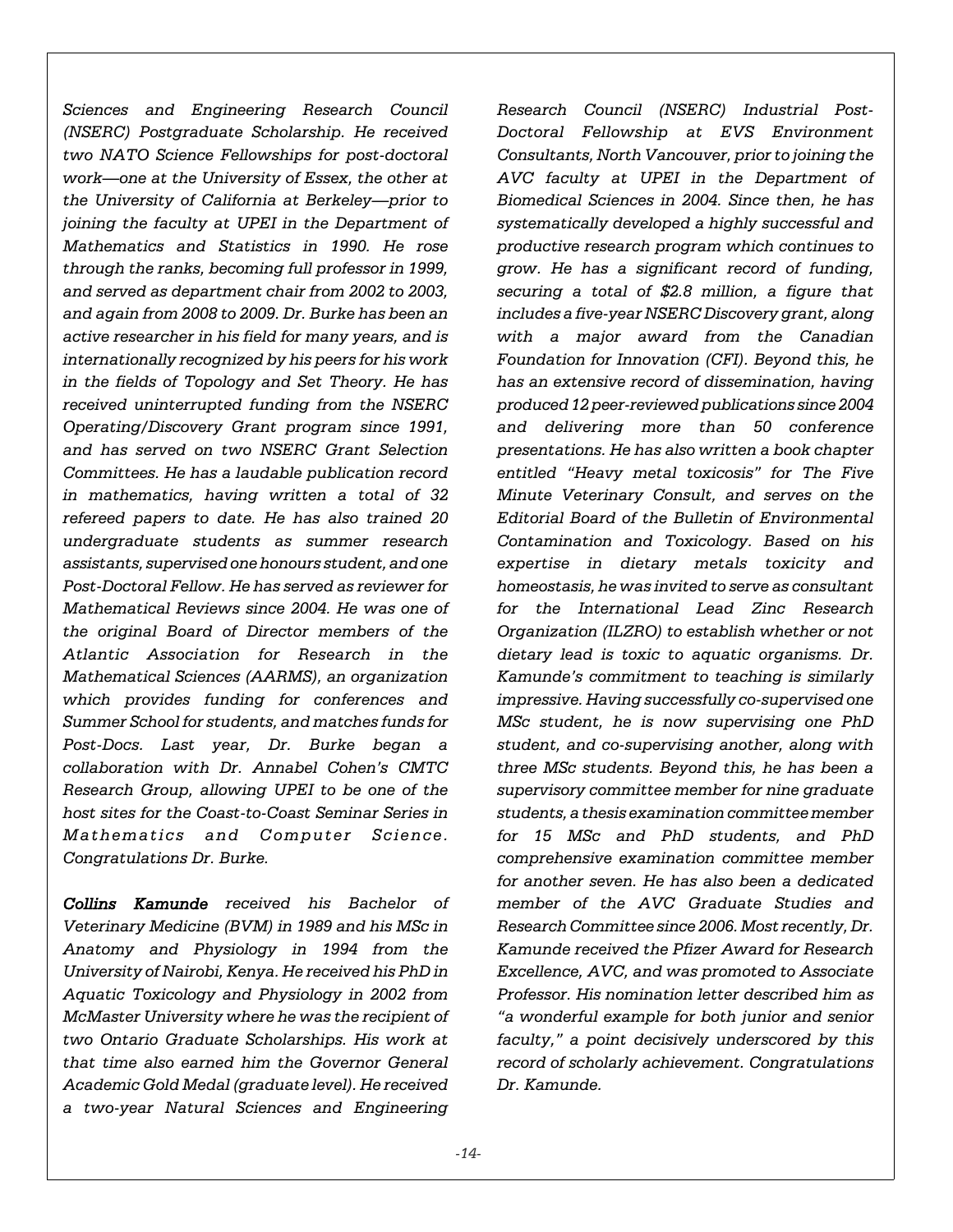#### *Hessian Merit Awards for Excellence in Teaching*

*The Hessian Merit Awards for Excellence in Teaching honour those who are recognized as possessing outstanding competence in teaching. These awards publicly acknowledge individuals whose work has contributed to instructional excellence at UPEI.* 

*The Awards are adjudicated by the UPEIFA Hessian Merit Awards for Excellence in Teaching Committee.*

*Greg Doran joined the Department of English in 2004 to fulfil three important roles: i) the instruction of hands-on theatre courses; ii) the production and oversight of student theatre, and iii) the instruction of academic drama courses. Within a short period of time, Professor Doran established himself as one of the Department's most popular and successful professors. Interest in theatre has grown measurably under his leadership, and his revamping of the theatre offerings has energized the program. Arguably, a large measure of his success is due to his pedagogical skill and his passion for the art of teaching. Students have voted with their feet, and audiences have voted with their applause.* 

*As documented in his teaching philosophy, Professor Doran is clearly focused on active learning and student engagement. He has been able to transfer the principles of naturally hands-on instruction in a theatre classroom to his literature classes, which is not to say that his classes are theatrical—although they are probably dramatic but rather, that they de-centre the professor in favour of student-centred learning activities. He insists that students do not take classes from him; they take classes with him.* 

*Partly out of necessity—he runs a theatre program without a theatre—Professor Doran has devised an impressive catalogue of assignments and activities*

*to introduce UPEI students to both foundational and advanced principles of drama and theatrical production. From simple breathing exercises to monologue night, from team-created mini-plays to interdisciplinary role-playing with the Faculty of Nursing, and from directing assignments to staged readings, Professor Doran has been especially inventive and resourceful. He is not afraid to take risks, an attitude that serves him well when experimenting with new classroom strategies and course design. What is particularly noteworthy is the care that has been invested in the conceptual framing of these activities. These are not mere busy-work gimmicks or entertaining classroom diversions. Quite the contrary. As his course outlines and assignments show, there is always a thorough articulation of the learning goals, the methods, and assessment procedures. Concepts and analytical skill are front and centre in both course design and classroom technique.* 

*Not surprisingly, Professor Doran's student ratings are stellar. That these ratings have been achieved across a wide range of courses, both academic and practical, both elective and required, also attests to his success. The characteristic that appears repeatedly in student comments is "passion" and "enthusiasm." "Awesome," his students say; "exciting," "funny," "efficient," "approachable," "amazing," and in contemporary idiom, "love the attitude dude!" Beyond the catalogue of compliments, however, students occasionally get to the heart of the matter, as the following student does when commenting on Professor Doran's collaborative style: "Other professors could take a lead from Greg. I have learned much about teaching from this prof. He is a great example of a teacher who helps people to teach themselves."* 

*The Awards Committee is pleased to present Professor Greg Doran with The Hessian Merit Award for Excellence in Teaching.*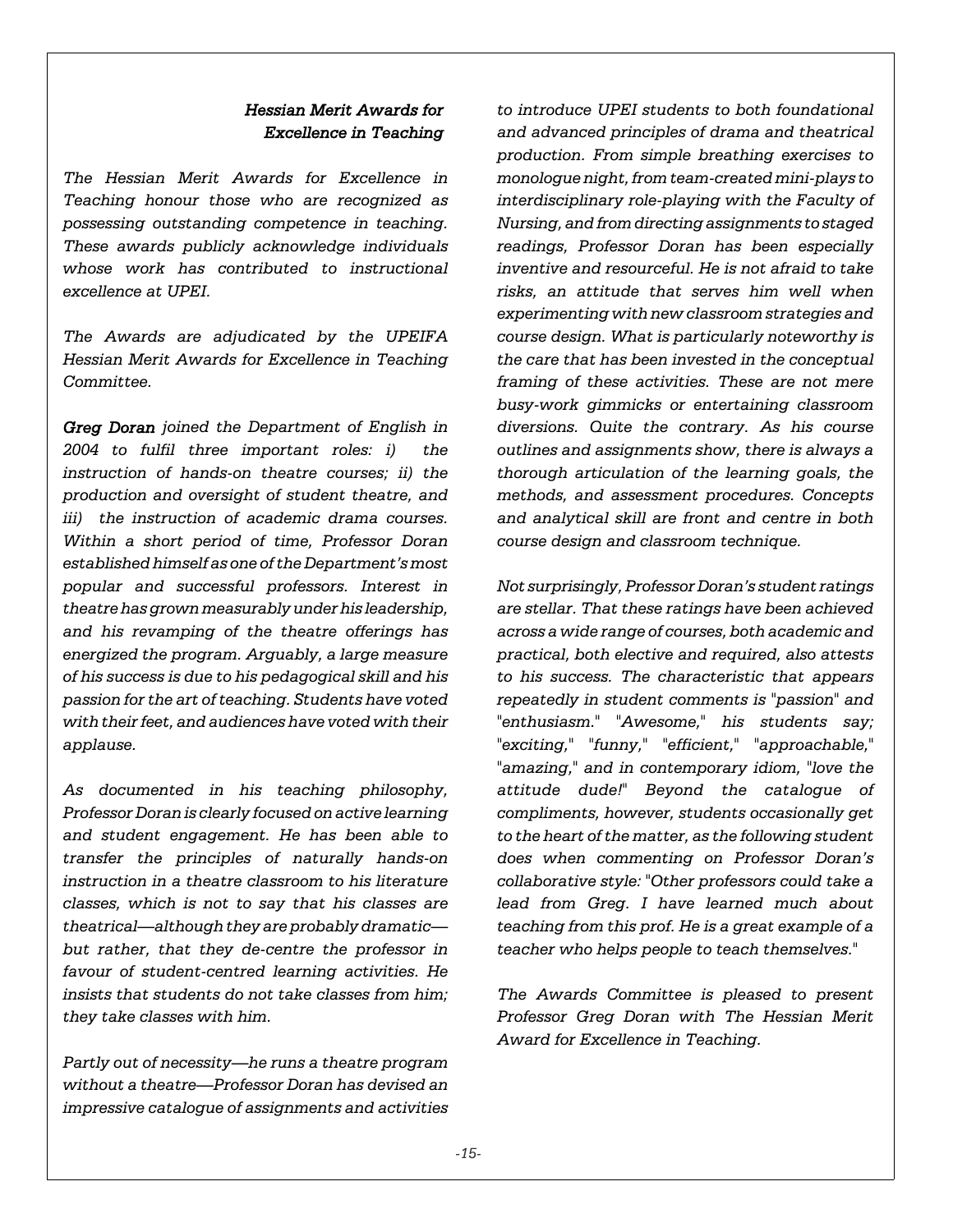*Alfonso Lopez is a long-time Professor in the Atlantic Veterinary College's Department of Pathology and Microbiology, Professor Alfonso Lopez provides an excellent example of a Professor whose success over the years has spread beyond the boundaries of his own classroom. Consistently effective in the classroom, Professor Lopez is noted for his innovative methods and, in the spirit of humanitarian international development, sharing those methods and curricular materials with students all over the world. In fact, he has already received recognition for this work, being named by the Canadian Bureau of International Education as "Canada's 2007 Innovator in International education."* 

*Through Human Resources and Social Development, Canada, he has arranged for two major Mobility Programs in Higher Education, which have funded 30 AVC students to travel and take courses at universities in the U.S. and Mexico. That same program has brought foreign exchange students to our own campus. He has also helped develop a course in International Veterinary Medicine, which has permitted many AVC students to take courses for credit in Africa, Latin America, the Caribbean, Asia, and Europe. Additionally, he also directed a CIDA project to improve the quality of teaching and learning at the University of Tamaulipas in Mexico. These initiatives are evidence of Professor Lopez's commitment, articulated in his teaching philosophy, to the principle of open education. He produced free CDs for students with limited or no access to the web.* 

*According to his Chair, Professor Lopez has "led the department and AVC in adopting web-based delivery of lectures, labs, and examination materials." In fact, he is a walking history of developing technology, right from carrousels of kodachromes, to Latent Image Hyper media, to elearning, to Virtual Microscopy. And let's not forget his contribution to textbooks. He is also generous in assisting other faculty members negotiating the sometimes dark and scary funhouse of technology.*

*Professor Lopez has presented at teaching conferences locally, regionally and internationally. He has won an early UPEI teaching award, three in the AVC, and as already mentioned, "Canada's 2007 Innovator" award.* 



*Dr. Alfonso Lopez accepts the Hessian Merit Award from Dr. Brent MacLaine, a member of the UPEIFA Hessian Merit Award for Excellence in Teaching Committee.* 

*Speaking about his early education as a teacher, Professor Lopez says: "the question was not how much anyone knew about a particular subject, but rather how well the instructor could communicate with students by making complex concepts simple to understand." He walks the walk. Consistently, students comment on his engaging manner, his thoroughness, the quality of his presentation, his clear organization, his humour, and his professionalism. "Vibrant, intelligent, caring," says one student. "Unique and engaging," says another. "Approachable, but also very serious about his subject." And, perhaps, the best accolade of all: "He's a super guy."* 

*The Awards Committee is very pleased to present Professor Alfonso Lopez with the Hessian Merit Award for Excellence in Teaching.*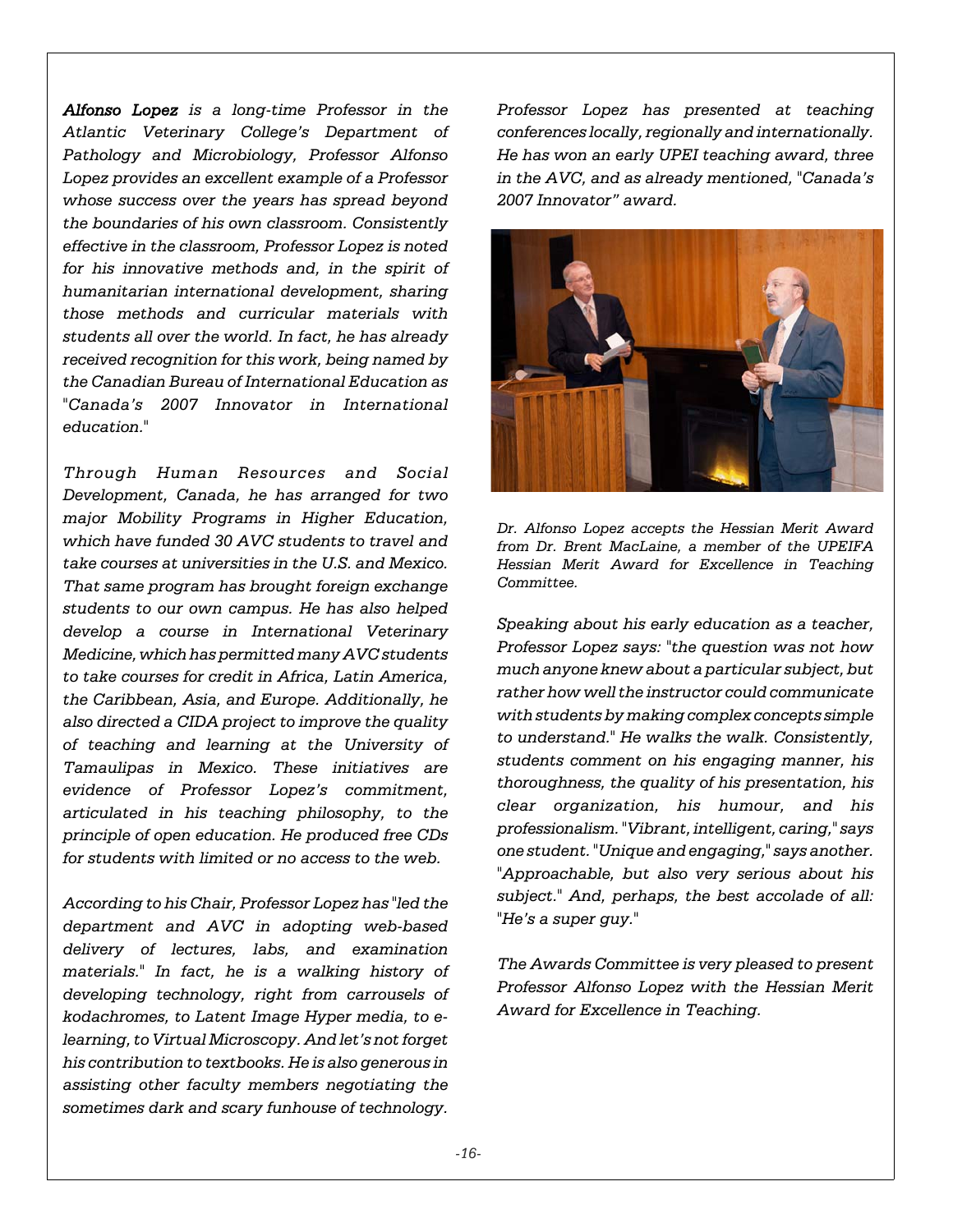#### *Hessian Merit Award for Excellence in Teaching by a Sessional Instructor*

*Deirdre Kessler is an established writer, arts advocate, and academic, and has been teaching in the Department of English since the early 1990s. Longevity is no reliable indicator of teaching success. However, in Professor Kessler's case, her contributions to the Department's program have been so sterling, so diligent, so loyal, and so professional over the years that she is routinely invited to teach courses in Creative Writing, Academic Writing, Children's Literature (both introductory and advanced), and L. M. Montgomery.* 

*As her teaching philosophy indicates, Professor Kessler approaches her subject matter with the best pedagogical principles. She is first and foremost concerned with clear academic goals, effective organization of classroom methods, and an insistence on student engagement. Her courses are designed with great care and diligence. The course plans are ambitious, demanding, detailed, and meticulous. She has developed a hands-on team assignment in a Children's Literature course designed to get students to practice the principles that have been analyzed in a survey of the literature. They study children's literature—and then, they write it. And then they read it to children from the campus kindergarten in her classroom. The public, as well, is invited to hear and see (illustrations are a requirement) the results.* 

*But excellent teaching can never be simply technique. Nor is it a given that a writer's personality is the best pedagogical one. Indeed, many an exciting writer can be a dud in the classroom. Professor Kessler, however, is blessed with a natural warmth, an attentive empathy, and an infectious sense of humour. Students note these qualities over and over again on their evaluations. They feel secure, encouraged and productive in her care. But the words that appear most frequently on her evaluations are "enthusiasm" and "passion."* 

*Professor Kessler's student evaluations are secondto-none campus wide. The adjectives from students begin to seem trite after a while — "passionate," "really excellent," "always happy and excited to be in class." Enthusiasm, pacing, care, empathy, and focus on understanding are all noted by this student who gets to the heart of the matter: "Very enthusiastic! Made a three-hour class fly by and moved quickly enough to keep the class involved but made sure the class understood before moving on. Really cared about how we were doing and was very accepting of all our written work. A joy to have as a Professor!"* 

*Another student is careful to place his or her approval in a context: "This was my favourite instructor not only this term but since I started university (I am in my third year)." And while the most cynical might be suspicious of the student who gushes, "I loved Kessler. What an awesome woman!" one can hardly doubt the student who appreciates the focus on substance, noting how Professor Kessler "challenged us to rethink popular misconceptions."* 

*The UPEIFA Awards Committee is pleased to present Professor Deirdre Kessler with the Hessian Merit Award for Excellence in Teaching by a Sessional Instructor.*

# *Great Moments in University History...*

*Peer Review in Action*

*University of Paris, 1466*

*"On 12 November 1466, the dear university of Paris was gathered … and a minute was made by them about books containing superstitions, manifest and horrible conjurations and invocations of demons … so, it seemed good to the university, as the mother of all studies, that these books be condemned and communicated to no one."*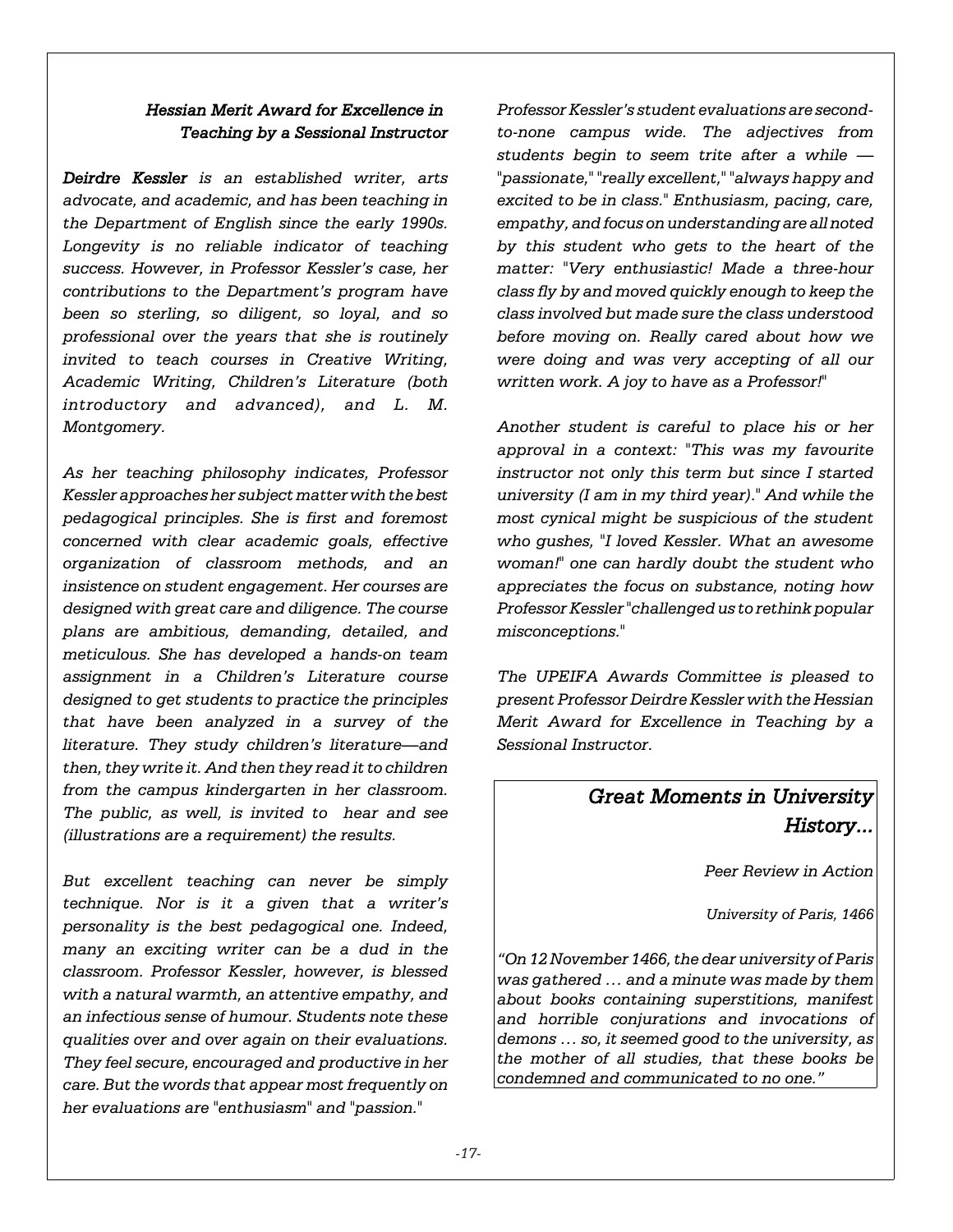# *Pedagogical Advances: The Book*

*by Henry Srebrnik*

*As we academics know, PowerPoint presentations are now de rigueur in teaching. Old-fashioned lectures are so passé.*

*For those still living in the last century, here's how it works: PowerPoint allows you to create multiple "slides" that will later be presented in the order that you put them. You can start by just typing text, or use more advanced features and set a design to all of your slides.*

*Each slide has the option of displaying text and photos. Text can either be automatically displayed, or chosen in a certain order. The slides are then projected onto a screen, just as is done with a movie.*

*These slides can also be sent to students' laptops or other devices, so that each one can have their own individual PowerPoint presentation on their screens to follow along with the lecturer.*

*But there may be a simpler way to get these slides to the class. What if we were to copy every slide from the screen onto a separate sheet of paper, and then bind these together? Each student would then have the entire PowerPoint presentation at hand, without the need for electronic devices.*

*What should we call this marvellous thing? How about a "book?" Now there's a pedagogical advance!*

*Henry Srebrnik teaches political studies. He makes use of "books."*

# *Collective Agreement Dates to Remember, September 2010 - February 2011*

*The Collective Agreement is outlined in what has become known as the "Red Book" (a copy of the Collective Agreement is also available on-line from the UPEIFA website, www.upeifa.org). The 2006- 07 Communications Committee summarized dates from the Collective Agreement that are important for FA members to know. Dates important for the time period covered by this edition of the FAbric through to the subsequent edition to be published in late January are outlined as follows. A complete list of significant dates from the "Red Book" is also posted on the UPEIFA website.*

#### *Prior to October 15*

*Initial vote [for tenure/permanency] of URC subcommittee (Article E2.10.5)*

#### *Prior to November 1*

*Unless a DRC has already been constituted under E2.5.2.4 the Chair assures that a properly constituted DRC is assembled [to consider applications for promotion] (Article E2.5.3.2)*

#### *On or before November 1*

*Posting of Sessional Instructor Positions for winter semester (Article G1.4)*

#### *By November 1*

*Each academic unit must update its Sessional Instructor Seniority Roster (Article G1.6.1c)*

#### *By November 1*

*Faculty Member submits promotion file to Chair (Article E2.5.3.4)*

#### *Prior to November 10*

*Final vote [for tenure/permanency] of URC subcommittee (Article E2.10.7; Article E2.10.10)*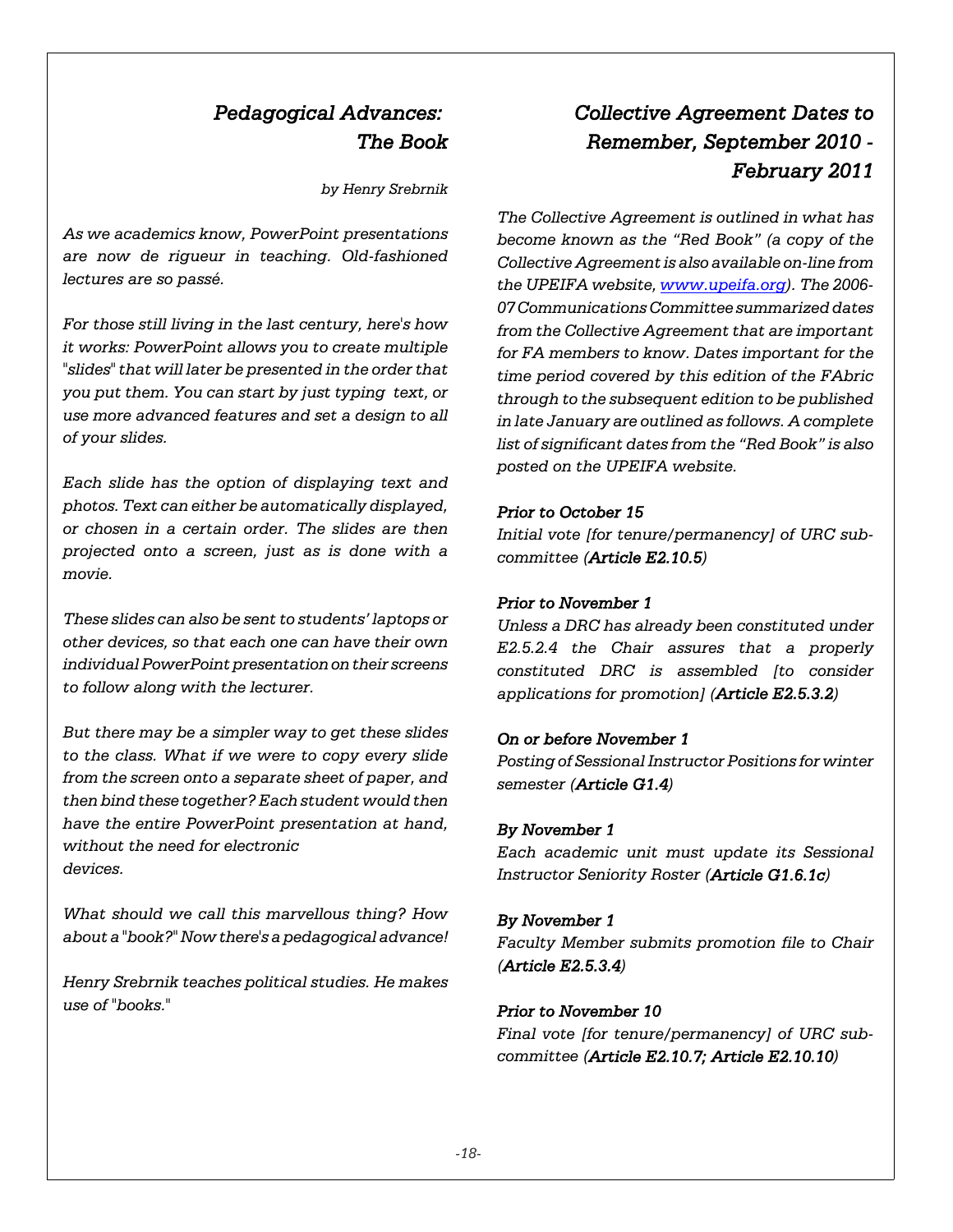#### *Prior to November 15*

*Full URC reviews sub-committee decisions [re: tenure/permanency] to ensure consistency (Article E2.10.9)*

#### *Prior to November 15*

*URC reports recommendations [re: tenure/permanency] to President (Article E2.10.10)*

#### *By December 15*

*DRC/LRC completes meetings on all promotion applications and recommends to URC (Article E2.6.2; Article E2.8.1; Article E7.8.9; Article E7.10.1)*

#### *By January 5 of the year of application for tenure*

*Dean sends letter to each Chair with names of respective Faculty Members eligible for regular consideration of tenure. Chair then seeks confirmation from each Faculty Member that tenure file is being collated (Article E2.5.2.2; Article E2.5.2.3)*

#### *Prior to January 15*

*Dean/UL includes letter in candidate's file and forwards the complete file to URC Chair (Article E2.9.4; Article E7.11.4)*

#### *Before January 31*

*A seniority list of all permanent Clinical Nursing Instructors shall be posted (Article G2.12 a)*

### *By February 1 of the academic year prior to the one in which consideration would take place*

*Faculty Member seeking early consideration [for tenure] as an exceptional case requests in writing to the Dean (Article E2.4.2.4)*

#### *By February 1 of the academic year prior to consideration*

*Faculty Member's request, or Dean's recommendation, for deferral of tenure consideration is communicated (Article E2.4.3.2)*

#### *Prior to February 1*

*Faculty Member sends a letter to the Chair indicating plans to apply for tenure. Chair then informs Dean that the tenure file is in preparation (Article E2.5.2.3 a)*

#### *February 1*

*Subject to exceptional circumstances, if a Faculty Member does not have tenure by February 1 of the fourth year of full-time probationary appointment here, and if the Faculty Member has not initiated procedures for consideration of tenure, the Department Chair will direct the Faculty Member to submit his or her file for tenure consideration (Article E2.5.2.3 b)*

#### *On or before February 1*

*Posting of Sessional Instructor Positions for both summer sessions (Article G1.4)*

### *Worried about your environmental footprint?*

## *Want to cut down on the amount of paper in your office?*

*Well, now you can choose to receive your copy of the FAbric through e-mail!*

*With just one short e-mail to facultyassociation@upei.ca you too can join the growing number of FA Members who receive their copy of the FAbric through the miracle of modern electronic communications technology.* 

*The electronic FAbric has the same great taste as the classic version you have grown to love over the years but without that papery aftertaste.*